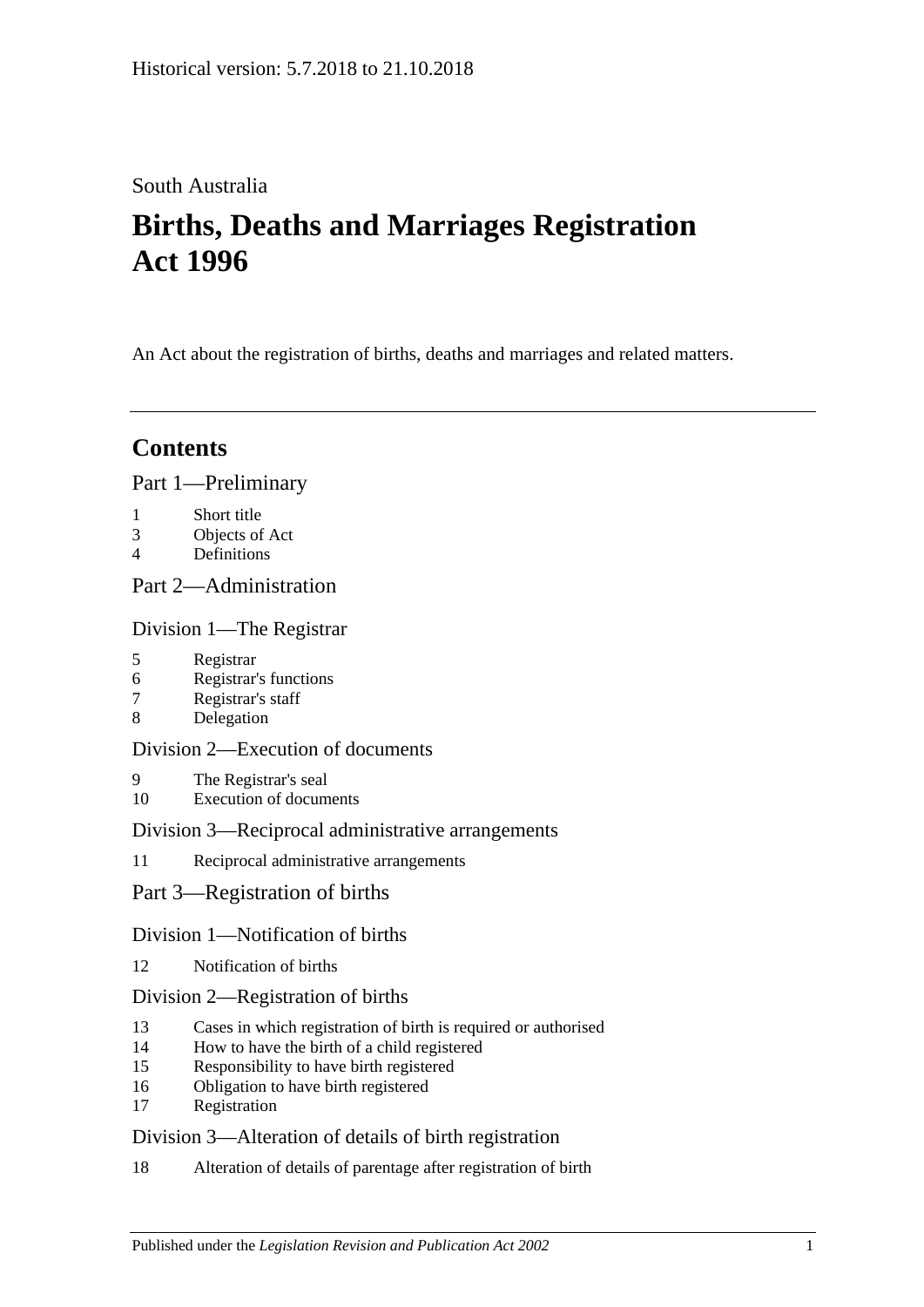#### [Division 4—Court orders relating to registration of birth](#page-10-0)

- 19 [Application to Court](#page-10-1)
- 20 [Power to direct registration of birth etc](#page-10-2)

### [Division 5—Child's name](#page-10-3)

- 21 [Name of child](#page-10-4)
- 22 [Dispute about child's name](#page-11-0)
- [Division 6—Surrogacy orders](#page-11-1)
- 22A [Surrogacy orders](#page-11-2)
- [Part 4—Change of name](#page-12-0)

# [Division 1—General requirements for change of name](#page-12-1)

- 23 [Change of name by registration](#page-12-2)
- 24 [Application to register change of adult's name](#page-12-3)
- 25 [Application to register change of child's name](#page-12-4)
- 26 [Child's consent to change of name](#page-13-0)
- 27 [Registration of change of name](#page-13-1)
- 28 [Entries to be made in the Register](#page-13-2)
- 29 [Change of name may still be established by repute or usage](#page-14-0)
- 29A Saving [provision—surrogacy arrangements](#page-14-1)

# [Division 2—Requirements for change of name of restricted persons](#page-14-2)

- 29B [Interpretation](#page-14-3)
- 29C [Application of Division](#page-15-0)
- 29D [Application for change of name by or on behalf of restricted person](#page-15-1)
- 29E [Approval by supervising authority for change of name of restricted person](#page-15-2)
- 29F [Additional requirements for registration of change of name of restricted](#page-16-0) person
- 29G [Information exchange between Registrar and supervising authority](#page-17-0)
- [Part 4A—Change of sex or gender identity](#page-17-1)
- Division [1—Preliminary](#page-17-2)
- 29H [Preliminary](#page-17-3)

# Division [2—Applicants born in South Australia](#page-17-4)

- 29I [Application to change sex or gender identity](#page-17-5)
- 29J [Application to change child's sex or gender identity](#page-18-0)
- 29K [Material supporting application](#page-18-1)
- 29L [Change of sex or gender identity](#page-19-0)
- 29M [Special provision relating to access to Register and issue of extracts and certificates](#page-19-1)
- 29N [Use of old birth certificate to deceive](#page-19-2)

# Division [3—South Australian residents born outside Australia](#page-20-0)

- 29O [Application for identity acknowledgement certificate](#page-20-1)
- 29P [Application for identity acknowledgement certificate in respect of child](#page-20-2)
- 29Q [Issue of identity acknowledgement certificate](#page-21-0)
- 29R [Effect of identity acknowledgement certificate](#page-21-1)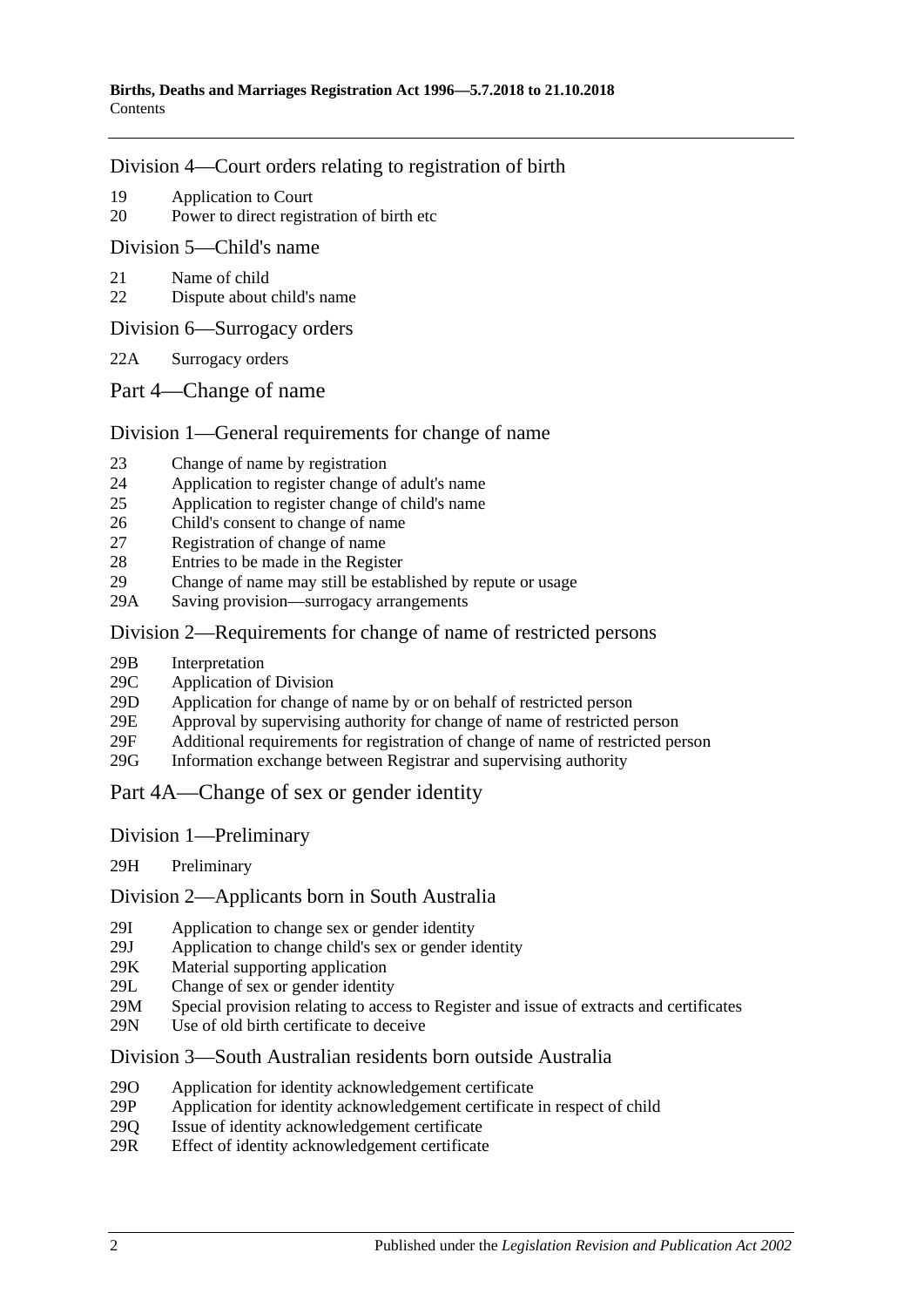#### Division [4—General provisions](#page-21-2)

- 29S [Registrar may limit number of applications](#page-21-3)<br>29T Entitlement not affected by change of sex of
- [Entitlement not affected by change of sex or gender identity](#page-22-0)
- 29U [Change of sex or gender identity—interaction with other laws](#page-22-1)

#### [Part 5—Registration of marriages](#page-22-2)

- 30 [Cases in which registration of marriage is required](#page-22-3)
- 31 [How to have marriage registered](#page-22-4)
- 32 [Registration of marriage](#page-22-5)

#### [Part 6—Registration of deaths](#page-22-6)

[Division 1—Cases where registration of death is required or authorised](#page-22-7)

33 [Deaths to be registered under this Act](#page-22-8)

#### [Division 2—Court or Tribunal orders relating to registration of death](#page-23-0)

- 34 [Application to Tribunal](#page-23-1)
- 35 [Power to direct registration of death etc](#page-23-2)

#### [Division 3—Notification of deaths](#page-23-3)

- 36 [Notification of deaths by doctors](#page-23-4)
- 37 [Notification by coroner](#page-24-0)
- 38 [Notification by funeral director etc](#page-24-1)

#### [Division 3A—Notification by court appointed guardians](#page-25-0)

38A [Notification by court appointed guardians](#page-25-1)

#### [Division 4—Registration of death](#page-26-0)

39 [Registration](#page-26-1)

[Part 7—The Register](#page-26-2)

#### [Division 1—Keeping the Register](#page-26-3)

40 [The Register](#page-26-4)

#### [Division 2—Registrar's powers of inquiry](#page-26-5)

41 [Registrar's powers of inquiry](#page-26-6)

#### [Division 3—Correction of Register](#page-27-0)

42 [Registrar's power to correct Register](#page-27-1)

#### [Division 4—Access to, and certification of, Register entries](#page-27-2)

- 43 [Access to Register](#page-27-3)
- 44 [Search of Register](#page-27-4)
- 45 [Protection of privacy](#page-28-0)
- 46 [Issue of certificate](#page-28-1)
- 47 [Access policies](#page-28-2)
- 48 [Fees](#page-28-3)
- 49 [Power to remit fees](#page-29-0)
- 49A [Saving provision—surrogacy arrangements](#page-29-1)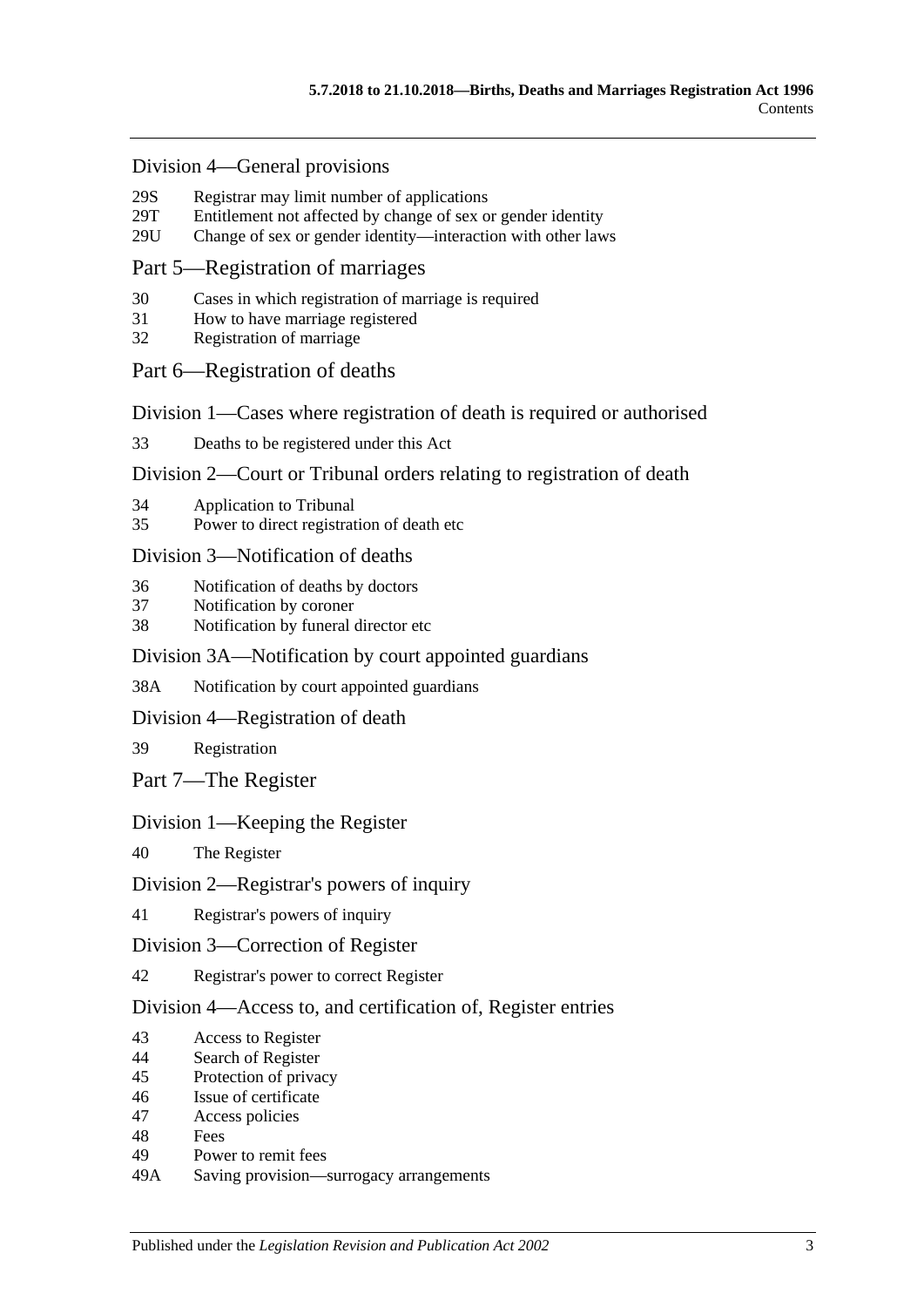### [Part 8—General power of review](#page-29-2)

50 [Review](#page-29-3)

[Part 9—Miscellaneous](#page-29-4)

- 51 [False representation](#page-29-5)
- 52 [Unauthorised access to or interference with Register](#page-29-6)
- 53 [Falsification of certificate etc](#page-29-7)
- 55 [Regulations](#page-30-0)

#### [Schedule 1—Transitional](#page-30-1)

- 1 [Interpretation](#page-30-2)
- 3 [The Register](#page-30-3)
- 4 [The Registrar and Deputy Registrars](#page-30-4)

[Legislative history](#page-31-0)

# <span id="page-3-0"></span>**The Parliament of South Australia enacts as follows:**

# **Part 1—Preliminary**

#### <span id="page-3-1"></span>**1—Short title**

This Act may be cited as the *Births, Deaths and Marriages Registration Act 1996*.

# <span id="page-3-2"></span>**3—Objects of Act**

The objects of this Act are to provide for—

- (a) the registration of births, deaths and marriages in South Australia; and
- (b) the registration of changes of name; and
- (ba) the registration of changes in sex or gender identity; and
- (c) the keeping of registers for recording and preserving information about births, deaths, marriages and changes of name in perpetuity; and
- (d) access to the information in the registers in appropriate cases by government or private agencies and members of the public, from within and outside the State; and
- (e) the issue of certified information from the registers; and
- (f) the collection and dissemination of statistical information.

#### <span id="page-3-3"></span>**4—Definitions**

In this Act—

*adult* means a person who is 18 or above or, although under 18, is or has been married;

*authorised celebrant* means an authorised celebrant under the *Marriage Act 1961* (Cwth);

**birth** means the expulsion or extraction of a child from its mother;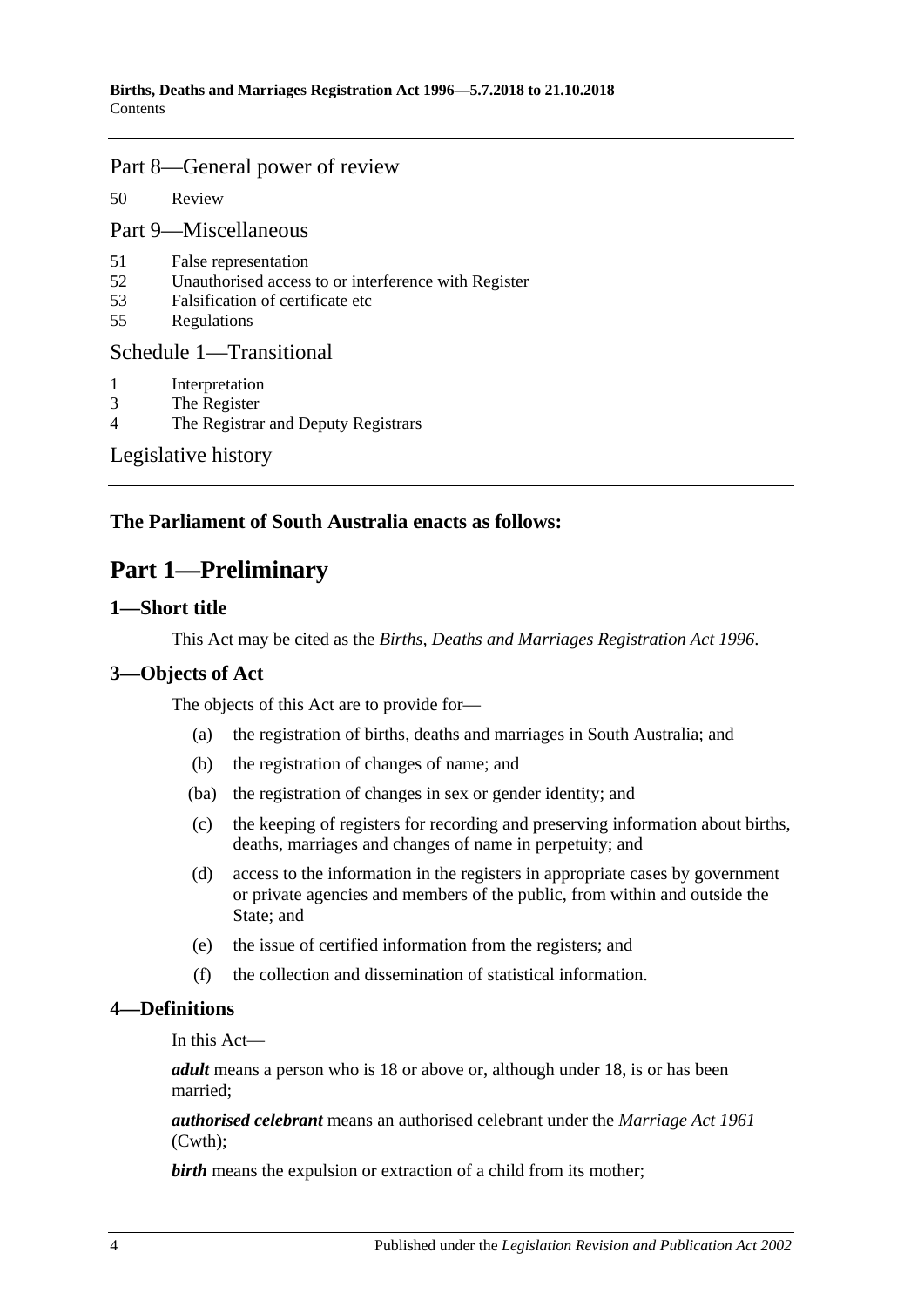*change* of name includes an addition, omission or substitution;

*child* includes a still-born child;

*corresponding law* means a law of another State that provides for the registration of births, deaths and marriages;

*Court* means the Magistrates Court;

*cremated remains* has the same meaning as in the *[Burial and Cremation Act](http://www.legislation.sa.gov.au/index.aspx?action=legref&type=act&legtitle=Burial%20and%20Cremation%20Act%202013) 2013*;

*death* includes still-birth;

*disposal* of human remains means—

- (a) cremation of the remains; or
- (b) burial of the remains (including burial at sea); or
- (c) placing the remains in a mausoleum or other permanent resting place; or
- (d) placing the remains in the custody of an educational or scientific institution for the purpose of medical education or research; or
- (e) removal of the remains from the State (but not if the remains have been cremated or are taken from the State by sea and buried at sea in the course of the voyage);

*doctor* means a person registered under the *Health Practitioner Regulation National Law* to practise in the medical profession (other than as a student);

*funeral director* means a person who carries on the business of arranging for the disposal of human remains;

*human remains* includes the remains of a still-born child;

*prohibited name* means a name that—

- (a) is obscene or offensive; or
- (b) could not practicably be established by repute or usage—
	- (i) because it is too long; or
	- (ii) because it consists of or includes symbols without phonetic significance; or
	- (iii) for some other reason; or
- (c) is contrary to the public interest for some other reason;

*registrable event* means a birth, change of name, change of sex or gender identity, death or marriage and includes the making or discharge of a surrogacy order;

*registrable information* means information that must or may be included in the Register<sup>1</sup>;

*Register*—See [section](#page-26-4) 40;

*registering authority* means an authority responsible under a corresponding law for the registration of births, deaths and marriages;

*Registrar* means the Registrar of Births, Deaths and Marriages;

*State* includes a Territory;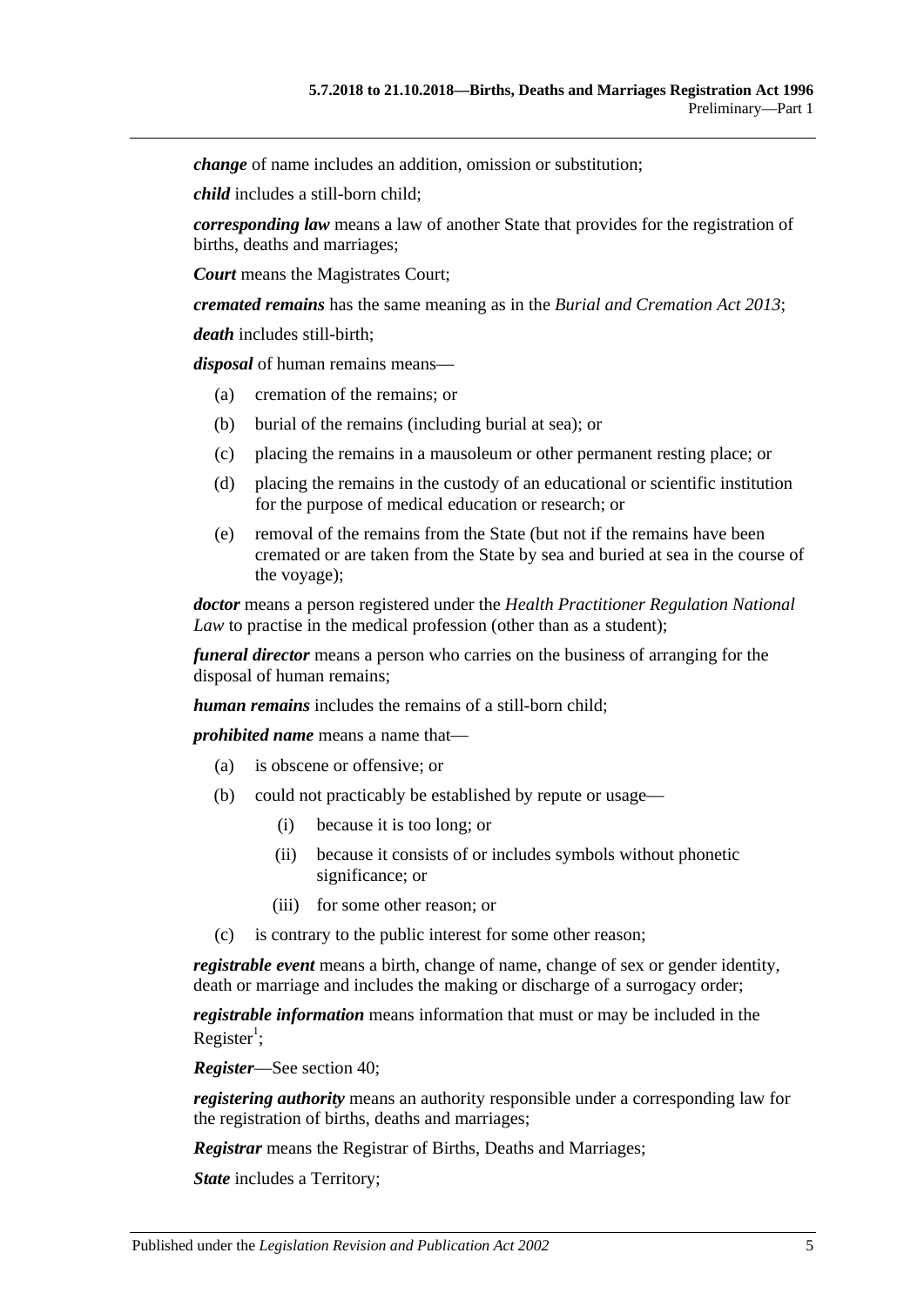*still-birth* means the birth of a still-born child;

*still-born child* means a child of at least 20 weeks' gestation or, if it cannot be reliably established whether the period of gestation is more or less than 20 weeks, with a body mass of at least 400 grams at birth, that exhibits no sign of respiration or heartbeat, or other sign of life, after birth but does not include the product of a procedure for the termination of pregnancy;

*surrogacy order* means an order under section 10HB of the *[Family Relationships](http://www.legislation.sa.gov.au/index.aspx?action=legref&type=act&legtitle=Family%20Relationships%20Act%201975)  Act [1975](http://www.legislation.sa.gov.au/index.aspx?action=legref&type=act&legtitle=Family%20Relationships%20Act%201975)*;

*Tribunal* means the South Australian Civil and Administrative Tribunal established under the *[South Australian Civil and Administrative Tribunal Act](http://www.legislation.sa.gov.au/index.aspx?action=legref&type=act&legtitle=South%20Australian%20Civil%20and%20Administrative%20Tribunal%20Act%202013) 2013*.

**Note—**

1 See [section](#page-26-7) 40(2).

# <span id="page-5-1"></span><span id="page-5-0"></span>**Part 2—Administration**

# **Division 1—The Registrar**

#### <span id="page-5-2"></span>**5—Registrar**

- (1) The Registrar of Births, Deaths and Marriages is responsible, subject to the Minister's control and direction, for the administration of this Act.
- (2) The Registrar is to be a Public Service employee.

#### <span id="page-5-5"></span><span id="page-5-3"></span>**6—Registrar's functions**

- (1) The Registrar's general functions are to—
	- (a) establish and maintain the registers<sup>1</sup> necessary for the purposes of this Act or any other Act; and
	- (b) administer the registration system established by this Act and ensure that it operates efficiently, effectively and economically; and
	- (c) ensure that this Act is administered in the way best calculated to achieve its objects.
- (2) In addition to the general functions referred to in [subsection](#page-5-5) (1), the Registrar—
	- (a) may carry out any other function conferred on the Registrar by or under this Act or any other Act; and
	- (b) may do anything necessary or expedient to be done for the purposes of a function referred to in this section.

#### **Note—**

1 The registers are collectively referred to as the *Register*—See [section](#page-26-4) 40.

#### <span id="page-5-4"></span>**7—Registrar's staff**

- (1) The Registrar's staff consists of—
	- (a) one or more Deputy Registrars of Births, Deaths and Marriages; and
	- (b) the other staff necessary for the proper administration of this Act.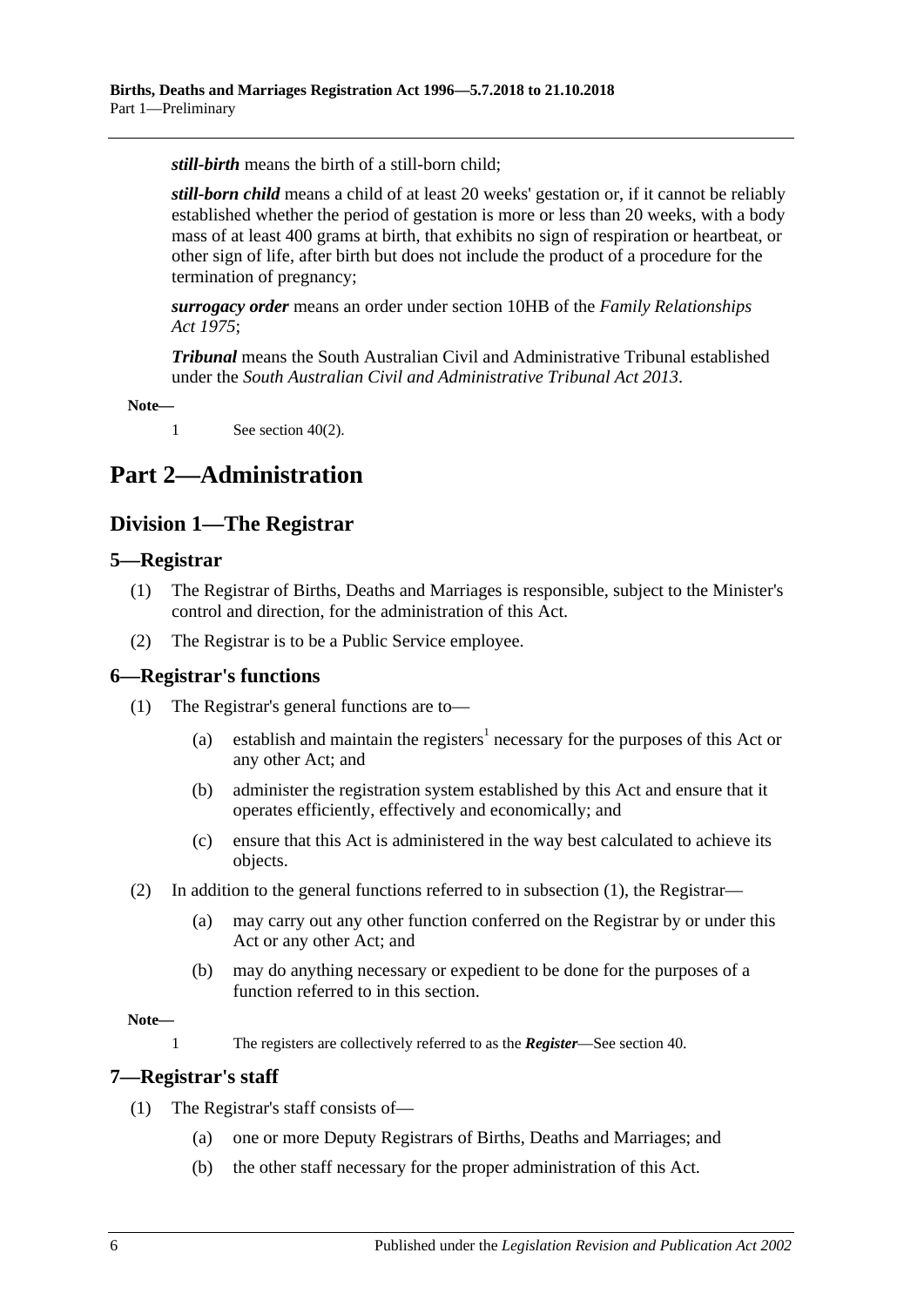- (2) A Deputy Registrar has the powers and functions of the Registrar but is subject to direction by the Registrar.
- (3) The staff are to be Public Service employees.

# <span id="page-6-0"></span>**8—Delegation**

- (1) The Registrar may delegate powers or functions under this or any other Act.
- (2) A power or function delegated under this section may, if the instrument of delegation so provides, be further delegated.
- (3) A delegation under this section—
	- (a) must be by instrument in writing; and
	- (b) may be absolute or conditional; and
	- (c) does not derogate from the power of the delegator to act in any matter; and
	- (d) is revocable at will by the delegator.

# <span id="page-6-1"></span>**Division 2—Execution of documents**

#### <span id="page-6-2"></span>**9—The Registrar's seal**

The Registrar has a seal.

#### <span id="page-6-3"></span>**10—Execution of documents**

- (1) The Registrar may issue a certificate or other document under the Registrar's signature and seal, or a facsimile of the Registrar's signature and seal produced by stamp, machine imprint or some other method authorised by regulation.
- (2) If a document produced before a court, tribunal or an administrative authority or official is apparently under—
	- (a) the Registrar's signature and seal; or
	- (b) a facsimile of the Registrar's signature and seal produced by stamp, machine imprint, or some other method authorised by regulation,

the court, tribunal, authority or official must presume, in the absence of evidence to the contrary, that the document was properly issued under the Registrar's authority.

# <span id="page-6-4"></span>**Division 3—Reciprocal administrative arrangements**

#### <span id="page-6-5"></span>**11—Reciprocal administrative arrangements**

- (1) The Minister may enter into an arrangement with the Minister responsible for the administration of a corresponding law providing for—
	- (a) the exercise by the Registrar of powers and functions of the registering authority under the corresponding law; and
	- (b) the exercise by the registering authority under the corresponding law of powers and functions of the Registrar under this Act.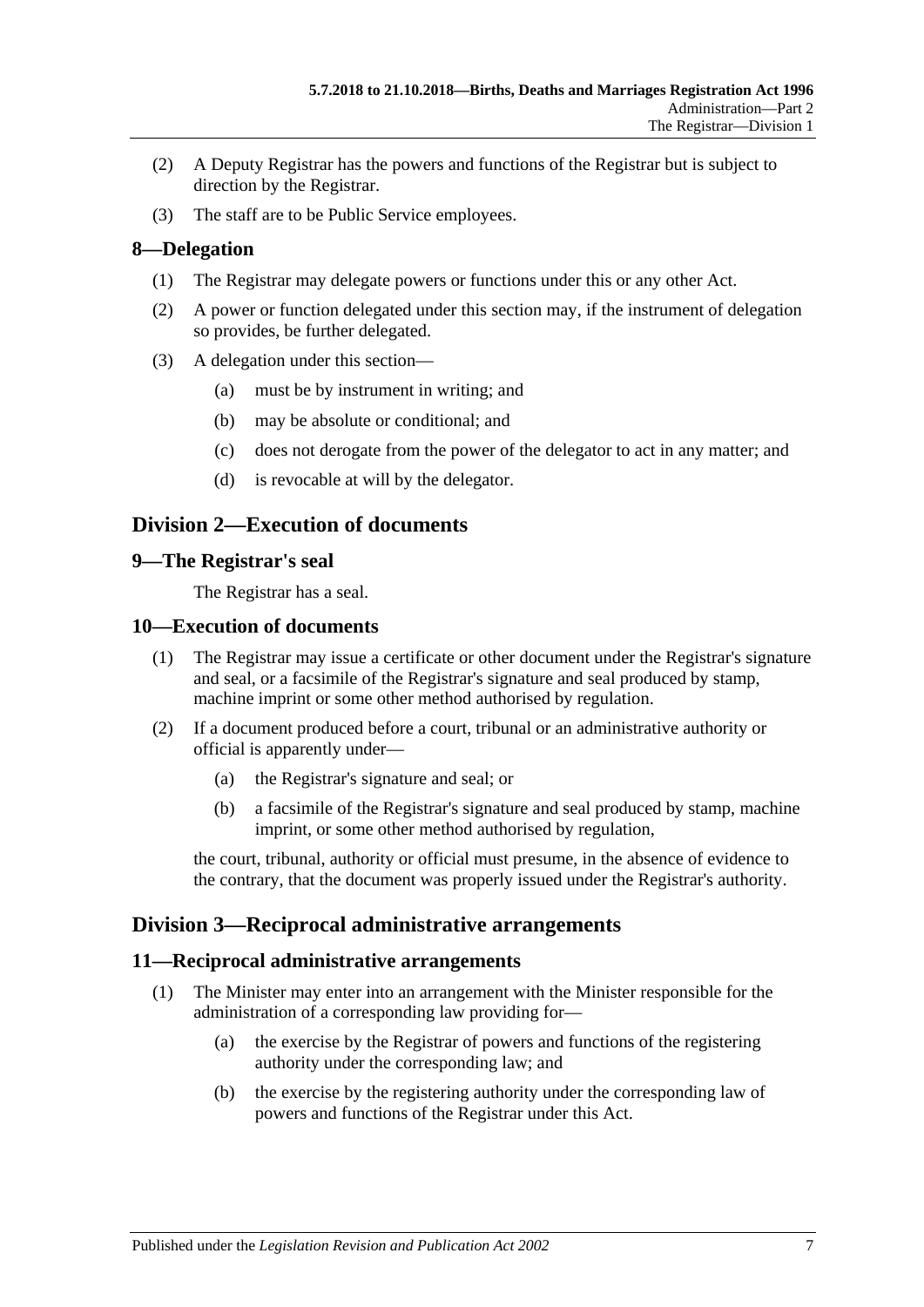- (2) When an arrangement is in force under this section—
	- (a) the Registrar may exercise, to the extent authorised by the arrangement (but subject to the conditions of the arrangement), the powers and functions of the registering authority under the corresponding law; and
	- (b) the registering authority under the corresponding law may exercise, to the extent authorised by the arrangement (but subject to the conditions of the arrangement), the powers and functions of the Registrar under this Act.
- (3) An arrangement under this section may—
	- (a) establish a data base in which information is recorded for the benefit of all the participants in the arrangement; and
	- (b) provide for access to information contained in the data base; and
	- (c) provide for payments by or to participants in the arrangement for services provided under the arrangement.

# <span id="page-7-0"></span>**Part 3—Registration of births**

# <span id="page-7-1"></span>**Division 1—Notification of births**

# <span id="page-7-2"></span>**12—Notification of births**

- (1) When a child is born in the State, the responsible person must give written notice of the birth to the Registrar including the particulars required by regulation. Maximum penalty: \$1 250.
- (2) The notice must be given—
	- (a) in the case of a child born alive—within 7 days after birth;
	- (b) in the case of a still-birth—within 48 hours after birth.
- (3) When notice of a still-birth is given, the responsible person must also give a doctor's certificate in a form approved by the Registrar, certifying the cause of foetal death, to—
	- (a) the Registrar; and
	- (b) the funeral director or other person who will be arranging for the disposal of the human remains.

Maximum penalty: \$1 250.

- (4) The certificate must be completed by the doctor responsible for the professional care of the mother at the birth or a doctor who examined the body of the still-born child after the birth.
- (5) In this section—

#### *responsible person* means—

- (a) in the case of a child born in a hospital or brought to a hospital within 24 hours after birth—the chief executive officer of the hospital; or
- (b) in other cases—the doctor or midwife responsible for the professional care of the mother at the birth.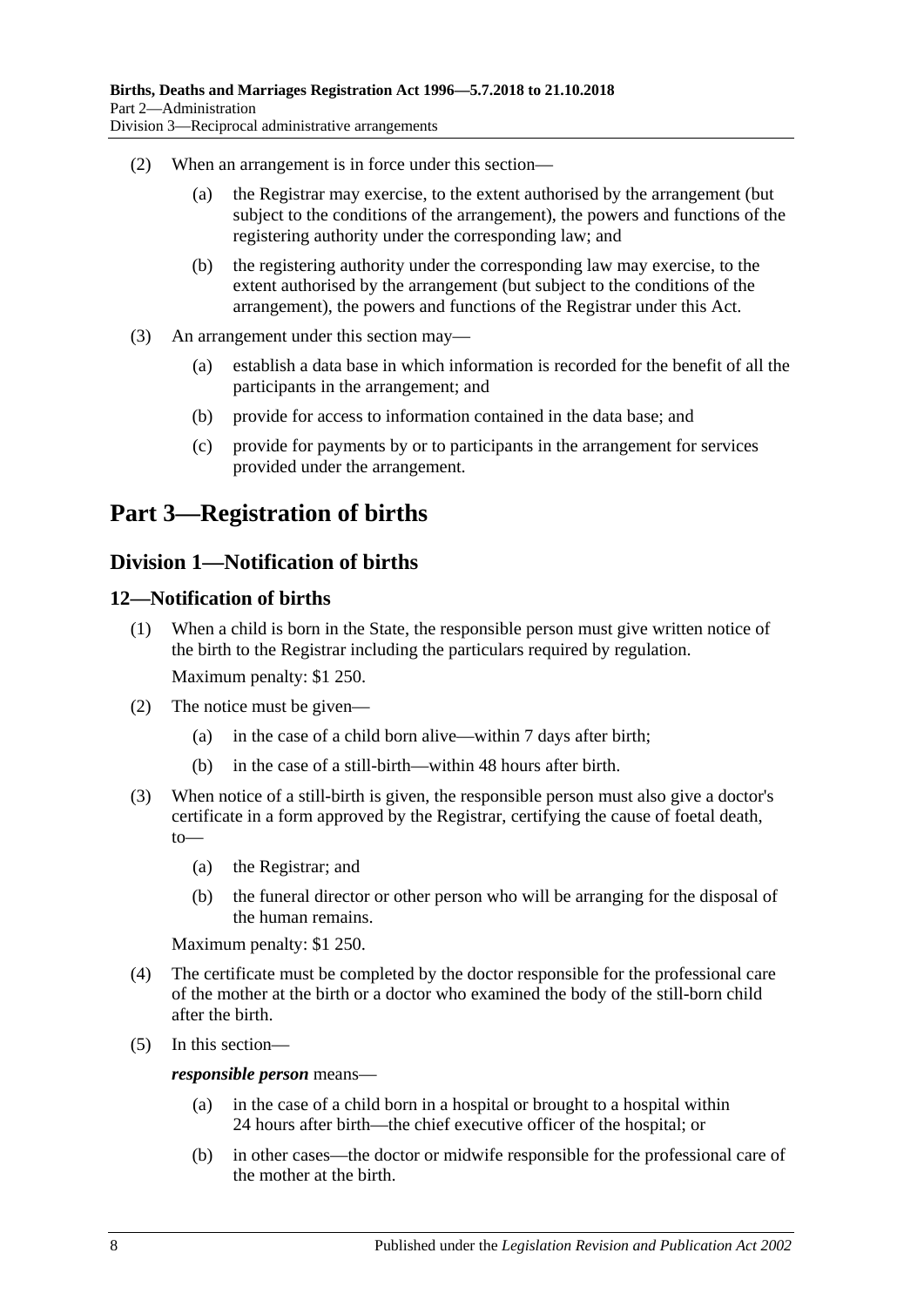# <span id="page-8-0"></span>**Division 2—Registration of births**

# <span id="page-8-1"></span>**13—Cases in which registration of birth is required or authorised**

- (1) If a child is born in the State, the birth must be registered under this Act.
- (2) If a court (whether of this or any other State or the Commonwealth) directs the registration of a birth, the birth must be registered under this Act.
- <span id="page-8-3"></span>(3) If a child is born in an aircraft during a flight or on a vessel during a voyage to a place of disembarkation in the State, the birth may be registered under this Act.
- <span id="page-8-4"></span>(4) If a child is born outside the Commonwealth, but—
	- (a) the child is to become a resident of the State; or
	- (b) in the case of a still-born child—a person responsible for having the birth of the child registered is or is to become a resident of the State,

the birth may be registered under this Act.

(5) However, the Registrar must not register a birth under [subsections](#page-8-3) (3) or [\(4\)](#page-8-4) if the birth is registered under a corresponding law.

# <span id="page-8-2"></span>**14—How to have the birth of a child registered**

- (1) A person has the birth of a child registered under this Act by lodging a statement (the *birth registration statement*) in a form approved by the Registrar containing the information required by regulation.
- <span id="page-8-5"></span>(2) The birth registration statement must include particulars of the identity (if known) of the biological parents of the child.
- <span id="page-8-6"></span>(3) The fact that a person is described as a biological parent of a child in a birth registration statement in accordance with [subsection](#page-8-5) (2), or in an entry about the birth in the Register—
	- (a) does not constitute an acknowledgement of parentage for the purposes of the *[Family Relationships Act](http://www.legislation.sa.gov.au/index.aspx?action=legref&type=act&legtitle=Family%20Relationships%20Act%201975) 1975* or any other law; and
	- (b) does not otherwise operate to make that person the mother or father of the child for the purposes of any other law.
- <span id="page-8-7"></span>(4) In this section—

*biological parents*, in relation to the birth of a child, means—

- (a) the person who provided semen resulting in the birth; and
- (b) the person who provided the ovum resulting in the birth.
- (5) [Subsections](#page-8-5) (2), [\(3\)](#page-8-6) and [\(4\)](#page-8-7) expire on the day on which the donor conception register is established under section 15 of the *[Assisted Reproductive Treatment Act](http://www.legislation.sa.gov.au/index.aspx?action=legref&type=act&legtitle=Assisted%20Reproductive%20Treatment%20Act%201988) 1988*.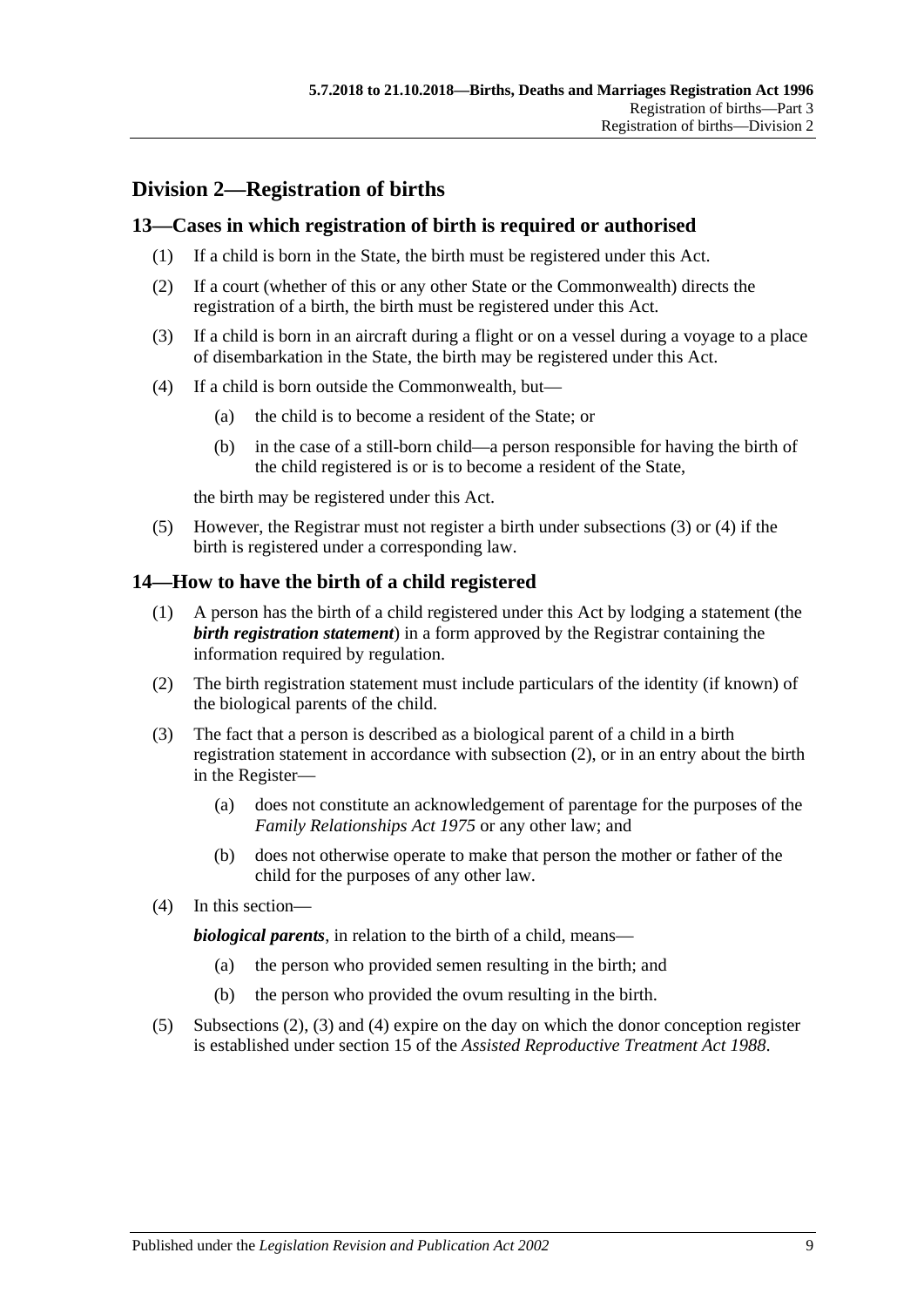# <span id="page-9-0"></span>**15—Responsibility to have birth registered**

- (1) The parents of a child are jointly responsible for having the child's birth registered under this Act (and must both sign the birth registration statement) but the Registrar may accept a birth registration statement from one of the parents if satisfied that it is impossible, impracticable or inappropriate for the other parent to join or be required to join in the application whether because of his or her death, disappearance, ill-health or unavailability or the need to avoid unwarranted distress or for some other reason.
- (2) If a child is a foundling, the person who has custody of the child is responsible for having the child's birth registered.
- (3) The Registrar may accept a birth registration statement from a person who is not responsible for having the child's birth registered if satisfied that—
	- (a) the person lodging the statement has knowledge of the relevant facts; and
	- (b) the child's parents are unable or unlikely to lodge a birth registration statement.

# <span id="page-9-1"></span>**16—Obligation to have birth registered**

(1) A person responsible for having the birth of a child registered must ensure that a birth registration statement is lodged with the Registrar within 60 days after the date of the birth.

Maximum penalty: \$1 250.

(2) However, the Registrar must accept a birth registration statement even though it is lodged after the end of the 60 day period.

#### <span id="page-9-2"></span>**17—Registration**

- (1) The Registrar registers a birth by making an entry about the birth in the Register including the particulars required by regulation.
- (2) However, if the particulars available to the Registrar are incomplete the Registrar may register a birth on the basis of incomplete particulars.

# <span id="page-9-3"></span>**Division 3—Alteration of details of birth registration**

#### <span id="page-9-4"></span>**18—Alteration of details of parentage after registration of birth**

- (1) The Registrar may include registrable information about a child's parents in the Register after registration of the child's birth if—
	- (a) the father and mother of the child make a joint application for the addition of the information; or
	- (b) one parent of the child makes an application for the addition of the information and the other parent cannot join in the application because he or she is dead or cannot be found, or for some other reason.
- (2) The Registrar must include or correct registrable information about a child's parents in the Register after registration of the child's birth if a court (whether of this or any other State or the Commonwealth) directs the inclusion or correction of the information in the Register or the Registrar is advised of a finding by a court that a particular person is a parent of the child.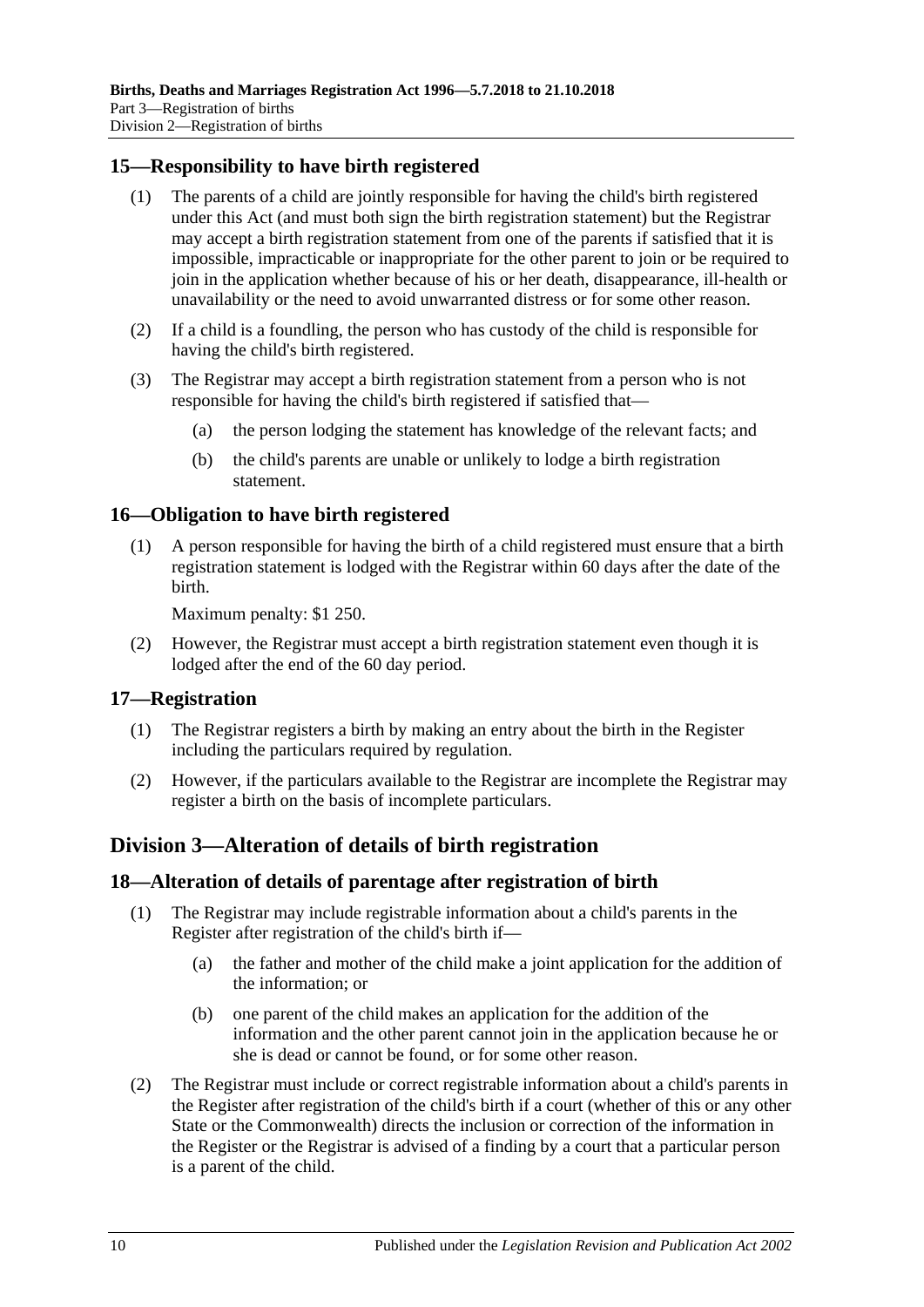- (3) An application to the Registrar for the inclusion of registrable information in the Register—
	- (a) must be made in writing; and
	- (b) must include the information required by the Registrar; and
	- (c) must, if the Registrar requires verification of the information contained in the application, be accompanied by a statutory declaration verifying the information contained in the application and other evidence the Registrar may require.

# <span id="page-10-0"></span>**Division 4—Court orders relating to registration of birth**

#### <span id="page-10-1"></span>**19—Application to Court**

The Court may, on application by an interested person or on its own initiative, order—

- (a) the registration under this Act of a birth that has occurred in the State; or
- (b) the inclusion or correction of registrable information about a birth or a child's parents in the Register.

#### <span id="page-10-2"></span>**20—Power to direct registration of birth etc**

If a court finds—

- (a) that the birth of a person is not registered as required under this Act or a corresponding law; or
- (b) that the registrable information contained in an entry about a birth in the Register under this Act or a corresponding law is incomplete or incorrect,

the court may direct registration of the birth, or the inclusion or correction of registrable information in the Register under this Act or the corresponding law (as the case may require).

# <span id="page-10-3"></span>**Division 5—Child's name**

#### <span id="page-10-4"></span>**21—Name of child**

- (1) Subject to this section, the birth registration statement must state the name of the child.
- (2) The name is a matter of choice for the person or persons lodging the statement<sup>1</sup>, but the Registrar may assign a name to a child if—
	- (a) the name stated in the birth registration statement is a prohibited name; or
	- (b) the birth registration statement is lodged by both parents of the child and they satisfy the Registrar that they are unable to agree on the child's name.
- (3) A birth registration statement relating to a still-born child need not state the name of the child.

**Note—**

1 For example, there is no requirement that the name be made up of both a surname and a given name or given names.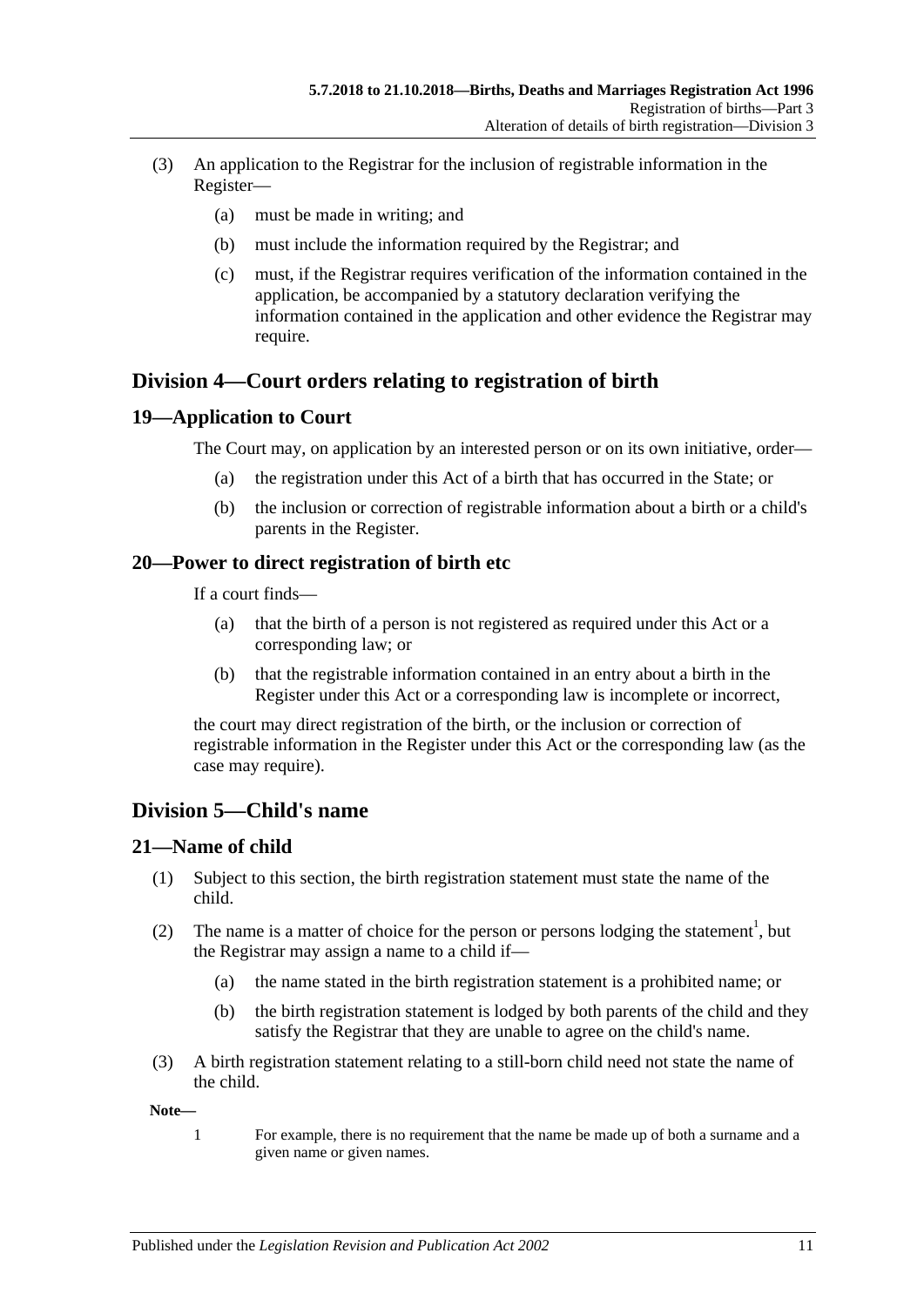#### <span id="page-11-3"></span><span id="page-11-0"></span>**22—Dispute about child's name**

- (1) If there is a dispute between parents about a child's name, either parent may apply to the Tribunal for a resolution of the dispute.
- (2) On an application under [subsection](#page-11-3) (1), the Tribunal may—
	- (a) resolve the dispute about the child's name as the Tribunal considers appropriate; and
	- (b) order the Registrar to register the child's name in a form specified in the order.

# <span id="page-11-1"></span>**Division 6—Surrogacy orders**

#### <span id="page-11-4"></span><span id="page-11-2"></span>**22A—Surrogacy orders**

- (1) On receipt of a notice under section 10HD of the *[Family Relationships Act](http://www.legislation.sa.gov.au/index.aspx?action=legref&type=act&legtitle=Family%20Relationships%20Act%201975) 1975* in relation to the making or discharge of a surrogacy order about a child whose birth is registered in this State, the particulars provided in the notice must be registered by the Registrar in relation to the registration of the child's birth and the child's name.
- (2) Without limiting [subsection](#page-11-4) (1), the Registrar must, in relation to the Register, make such entries and alterations as are necessary to give effect to the operation of section 10HB(13) or 10HC(10) (as the case requires) of the *[Family Relationships](http://www.legislation.sa.gov.au/index.aspx?action=legref&type=act&legtitle=Family%20Relationships%20Act%201975)  Act [1975](http://www.legislation.sa.gov.au/index.aspx?action=legref&type=act&legtitle=Family%20Relationships%20Act%201975)*.
- (3) Subject to [subsection](#page-11-5) (4), a certificate issued by the Registrar after the registration of the particulars provided in a notice under section 10HD of the *[Family Relationships](http://www.legislation.sa.gov.au/index.aspx?action=legref&type=act&legtitle=Family%20Relationships%20Act%201975)  Act [1975](http://www.legislation.sa.gov.au/index.aspx?action=legref&type=act&legtitle=Family%20Relationships%20Act%201975)*—
	- (a) must only disclose and certify up-to-date particulars contained in an entry; and
	- (b) must not provide any information disclosing a change in a parent or parents of the relevant child, or a change in the name of the child (including by disclosing the name of, or information about, any birth parent who is no longer considered as a parent of the child).
- <span id="page-11-5"></span>(4) A person—
	- (a) who is the subject of a surrogacy order and who has attained the age of 18 years; or
	- (b) who is a party to the surrogacy agreement that gave rise to a surrogacy order,

is entitled to a certificate certifying all relevant entries in the Register.

(5) On the receipt of a notice under section 10HD of the *[Family Relationships Act](http://www.legislation.sa.gov.au/index.aspx?action=legref&type=act&legtitle=Family%20Relationships%20Act%201975) 1975* in relation to the making or discharge of a surrogacy order about a child whose birth is registered in another State, the Registrar must send a copy of the notice to the relevant registering authority.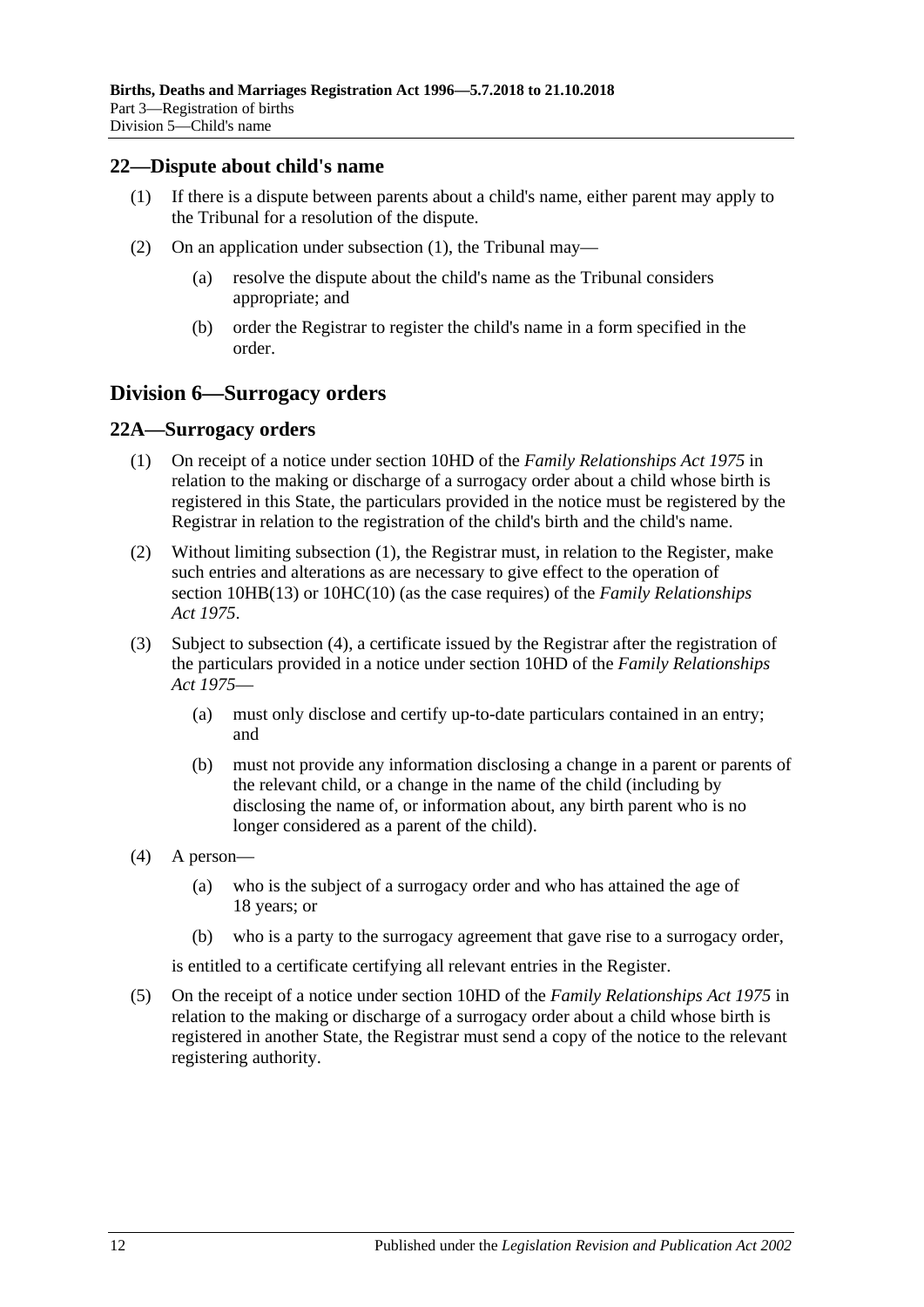# <span id="page-12-0"></span>**Part 4—Change of name**

# <span id="page-12-1"></span>**Division 1—General requirements for change of name**

# <span id="page-12-2"></span>**23—Change of name by registration**

A person's name may be changed by registration of the change under this Part.

# <span id="page-12-6"></span><span id="page-12-3"></span>**24—Application to register change of adult's name**

- (1) Subject to this Part, an adult person may apply to the Registrar, in a form approved by the Registrar, for registration of a change of the person's name if—
	- (a) the person's birth is registered in the State; or
	- $(b)$ 
		- (i) the person was born outside Australia; and
		- (ii) the person's birth is not registered in another State or Territory; and
		- (iii) the person has been resident in the State for at least 12 consecutive months immediately before the date of the application.
- <span id="page-12-5"></span>(2) The Registrar may waive the requirement under [subsection](#page-12-5)  $(1)(b)(iii)$  if the Registrar is satisfied that the change of name—
	- (a) is sought for the purpose of the protection of the applicant or a child of the applicant; or
	- (b) is related to a marriage or divorce of the applicant.
- (3) An application under [subsection](#page-12-6) (1) must contain a declaration by the person indicating whether he or she is, at the time of the making of the application—
	- (a) a restricted person as defined in [section](#page-14-3) 29B; or
	- (b) a registrable offender within the meaning of the *[Child Sex Offenders](http://www.legislation.sa.gov.au/index.aspx?action=legref&type=act&legtitle=Child%20Sex%20Offenders%20Registration%20Act%202006)  [Registration Act](http://www.legislation.sa.gov.au/index.aspx?action=legref&type=act&legtitle=Child%20Sex%20Offenders%20Registration%20Act%202006) 2006*.

# <span id="page-12-4"></span>**25—Application to register change of child's name**

- (1) The parents of a child may apply to the Registrar, in a form approved by the Registrar, for registration of a change of the child's name if—
	- (a) the child's birth is registered in the State; or

 $(b)$ 

- (i) the child was born outside Australia; and
- (ii) the child's birth is not registered in another State or Territory; and
- (iii) the child has been resident in the State for at least 12 consecutive months immediately before the date of the application.
- <span id="page-12-7"></span>(1a) The Registrar may waive the requirement under [subsection](#page-12-7)  $(1)(b)(iii)$  if the Registrar is satisfied that the change of name—
	- (a) is sought for the purpose of the protection of the child or the applicants; or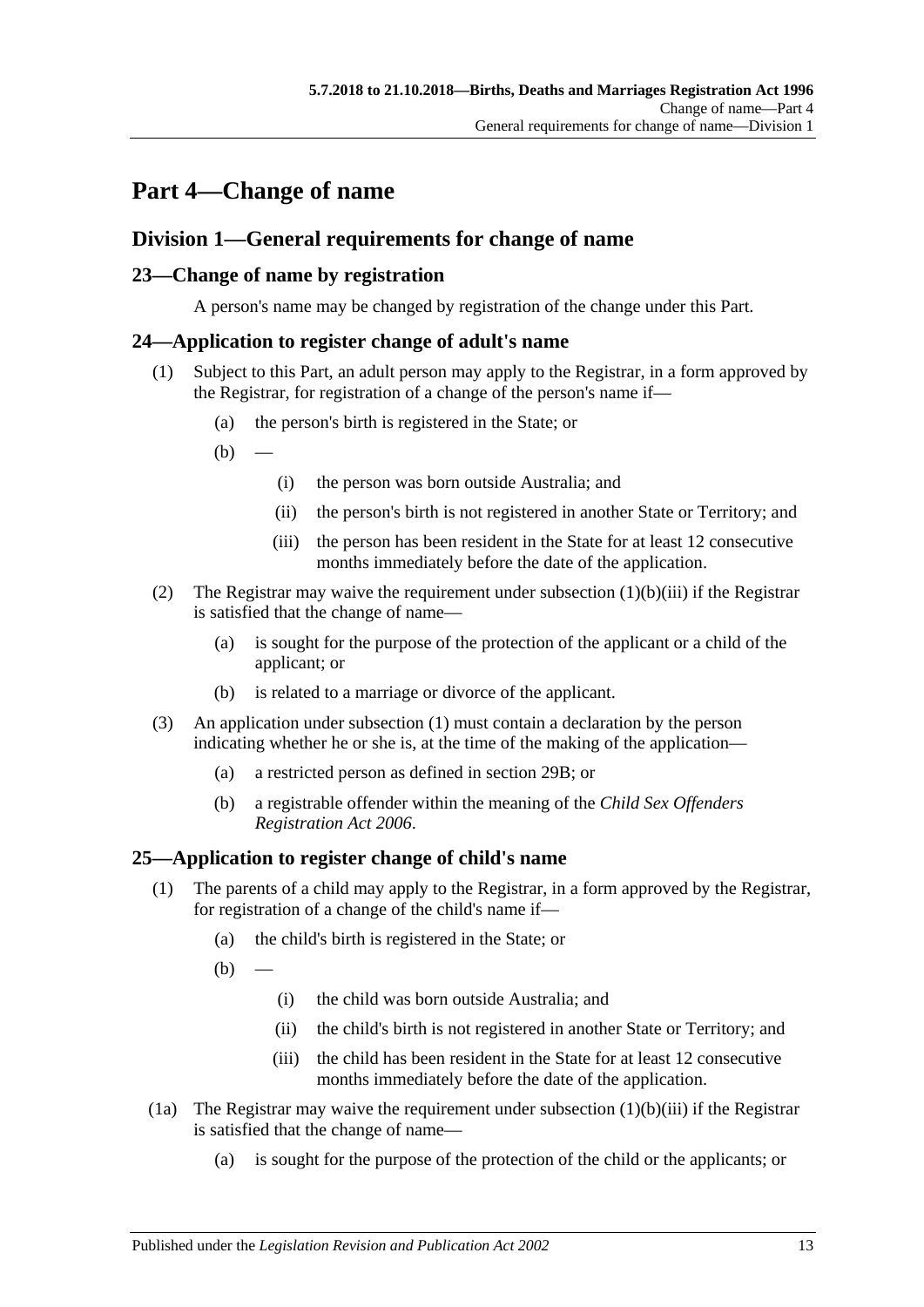- (b) the applicants have legally married and wish the child to change to the married name of both applicants.
- (1b) The requirement under [subsection](#page-12-7)  $(1)(b)(iii)$  does not apply if the Tribunal has approved the proposed change of a child's name under [subsection](#page-13-3) (2)(c).
- (2) An application for registration of a change of a child's name may be made by one parent if—
	- (a) the applicant is the sole parent named in the registration of the child's birth under this Act or any other law; or
	- (b) there is no other surviving parent of the child; or
	- (c) the Tribunal approves the proposed change of name.
- <span id="page-13-3"></span>(3) The Tribunal may, on application by a child's parent, approve a proposed change of name for the child if satisfied that the change is in the child's best interests.
- (4) If the parents of a child are dead, cannot be found, or for some other reason cannot exercise their parental responsibilities to a child, the child's guardian may apply for registration of a change of the child's name.

# <span id="page-13-0"></span>**26—Child's consent to change of name**

A change of a child's name must not be registered unless—

- (a) the child consents to the change of name; or
- (b) the child is unable to understand the meaning and implications of the change of name.

# <span id="page-13-1"></span>**27—Registration of change of name**

- (1) Before registering a change of name under this Part, the Registrar may require the applicant to provide evidence to establish to the Registrar's satisfaction—
	- (a) the identity and age of the person whose name is to be changed; and
	- (b) that the change of name is not sought for a fraudulent or other improper purpose; and
	- (c) if the person whose name is to be changed is a child—that the child consents to the change of name or is unable to understand the meaning and implications of the change of name.
- (2) If the Registrar is satisfied that the name of a person whose birth is registered in the State has been changed under another law or by order of a court or tribunal, the change of name may be registered under this Act.
- (3) The Registrar may refuse to register a change of name if, as a result of the change, the name would become a prohibited name.

# <span id="page-13-2"></span>**28—Entries to be made in the Register**

(1) The Registrar registers a change of name by making an entry about the change of name in the Register including the particulars required by regulation.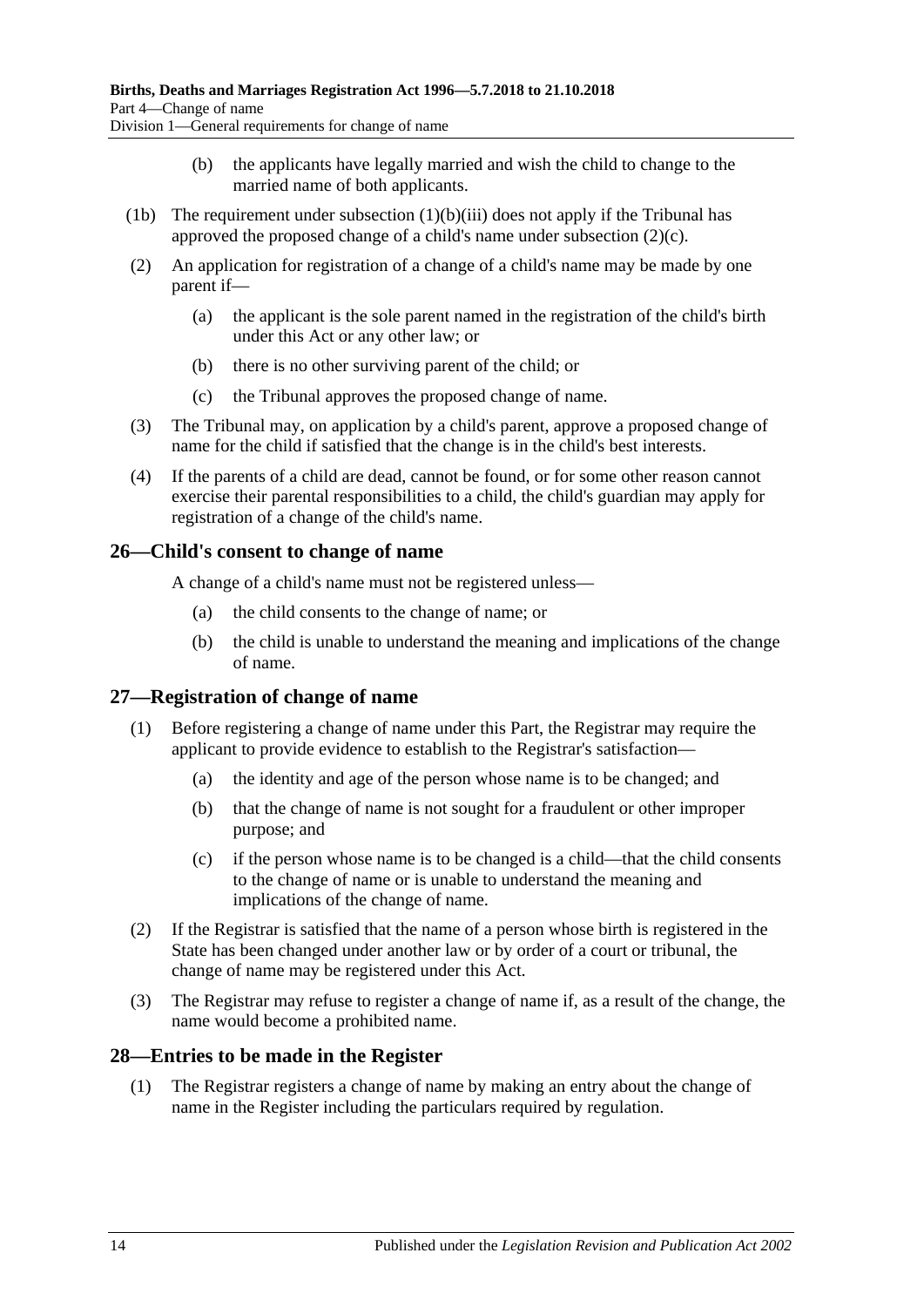- <span id="page-14-4"></span>(2) If the applicant for registration of the change of name asks the Registrar to arrange for noting the change of name in the particulars of the person's birth, and the person's birth is registered under this Act or a corresponding law, the Registrar must—
	- (a) if the birth is registered under this Act—note the change of name in the entry relating to the birth; or
	- (b) if the birth is registered under a corresponding law—notify the relevant registering authority of the change of name.
- (3) If the change of name is noted in the Register under [subsection](#page-14-4) (2), a birth certificate issued by the Registrar for the person must show the person's name as changed under this Part.

#### <span id="page-14-0"></span>**29—Change of name may still be established by repute or usage**

This Part does not prevent a change of name by repute or usage.

#### <span id="page-14-1"></span>**29A—Saving provision—surrogacy arrangements**

This Part does not limit the operation of [Division 6](#page-11-1) of [Part 3.](#page-7-0)

# <span id="page-14-2"></span>**Division 2—Requirements for change of name of restricted persons**

#### <span id="page-14-3"></span>**29B—Interpretation**

In this Division—

*domestic partner* means a person who is a domestic partner within the meaning of the *[Family Relationships Act](http://www.legislation.sa.gov.au/index.aspx?action=legref&type=act&legtitle=Family%20Relationships%20Act%201975) 1975*, whether declared as such under that Act or not;

*immediate family* of a person means any 1 or more of the following:

- (a) a spouse or domestic partner;
- (b) a parent (including a person who stands in the position, and undertakes the responsibilities, of a parent);
- (c) a grandparent;
- (d) a child (including an adult child);
- (e) a grandchild (including an adult grandchild);
- (f) a brother or sister;

#### *restricted person* means—

- (a) a prisoner; or
- (b) a prisoner released on parole or home detention under the *[Correctional](http://www.legislation.sa.gov.au/index.aspx?action=legref&type=act&legtitle=Correctional%20Services%20Act%201982)  [Services Act](http://www.legislation.sa.gov.au/index.aspx?action=legref&type=act&legtitle=Correctional%20Services%20Act%201982) 1982*; or
- (c) a person subject to an extended supervision order under the *[Criminal Law](http://www.legislation.sa.gov.au/index.aspx?action=legref&type=act&legtitle=Criminal%20Law%20(High%20Risk%20Offenders)%20Act%202015)  [\(High Risk Offenders\) Act](http://www.legislation.sa.gov.au/index.aspx?action=legref&type=act&legtitle=Criminal%20Law%20(High%20Risk%20Offenders)%20Act%202015) 2015*; or
- (d) a person released on licence under the *[Sentencing Act](http://www.legislation.sa.gov.au/index.aspx?action=legref&type=act&legtitle=Sentencing%20Act%202017) 2017*; or
- (e) a person or a class of persons declared by the regulations to be a restricted person;

*prisoner* has the same meaning as in the *[Correctional Services Act](http://www.legislation.sa.gov.au/index.aspx?action=legref&type=act&legtitle=Correctional%20Services%20Act%201982) 1982*;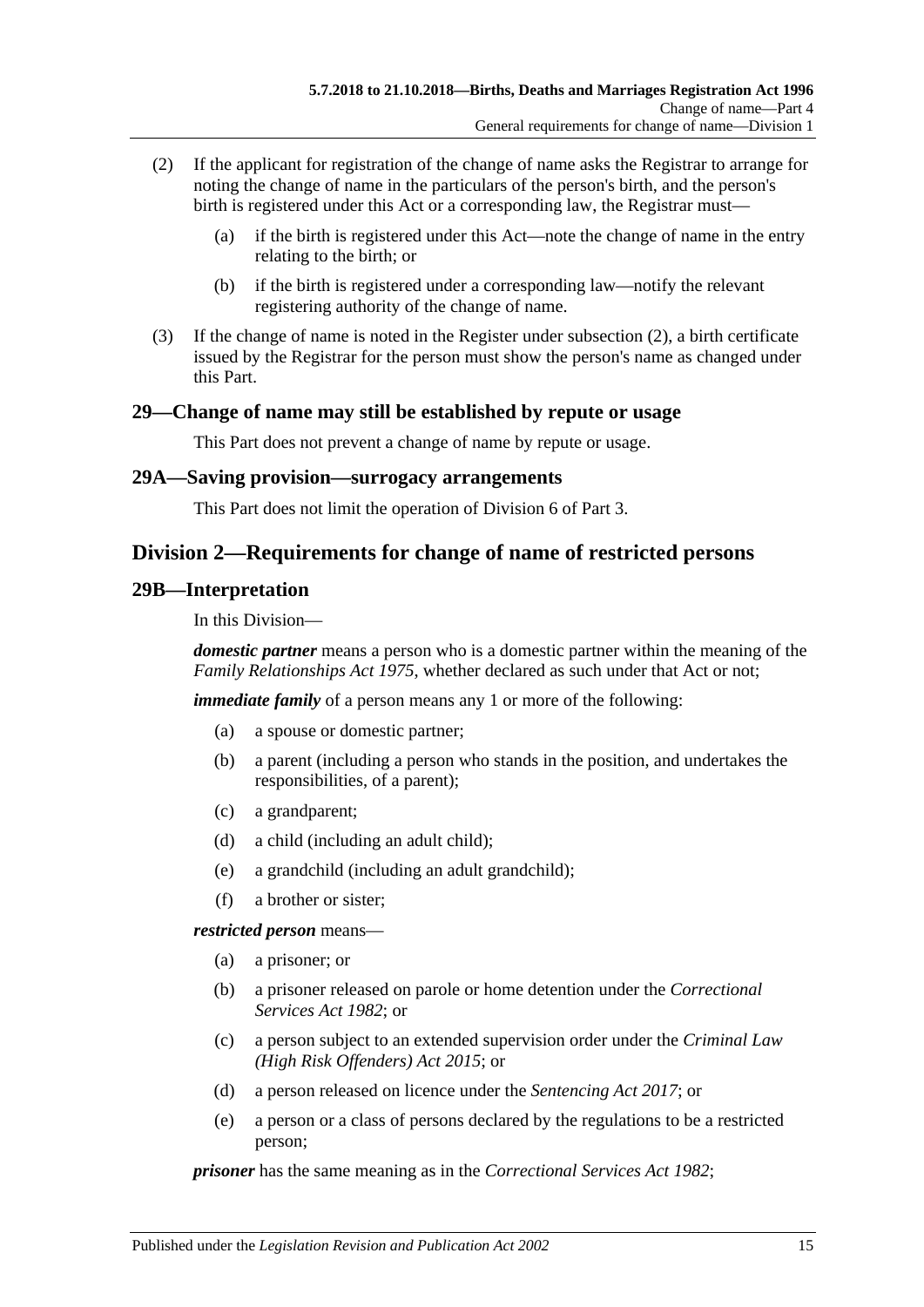*spouse*—a person is the spouse of another if they are legally married;

*supervising authority* means—

- (a) the person holding or acting in the position of Chief Executive of the administrative unit of the Public Service that is, under a Minister, responsible for the administration of the *[Correctional Services Act](http://www.legislation.sa.gov.au/index.aspx?action=legref&type=act&legtitle=Correctional%20Services%20Act%201982) 1982*; or
- (b) a person declared by the regulations to be a supervising authority in respect of a restricted person or a class of restricted person.

#### <span id="page-15-0"></span>**29C—Application of Division**

- (1) The requirements and restrictions in this Division are in addition to the requirements and restrictions contained in [Division 1.](#page-12-1)
- (2) This Division does not apply to a change of name of a restricted person who is a registrable offender within the meaning of the *[Child Sex Offenders Registration](http://www.legislation.sa.gov.au/index.aspx?action=legref&type=act&legtitle=Child%20Sex%20Offenders%20Registration%20Act%202006)  Act [2006](http://www.legislation.sa.gov.au/index.aspx?action=legref&type=act&legtitle=Child%20Sex%20Offenders%20Registration%20Act%202006)*.

**Note—**

The *[Child Sex Offenders Registration Act](http://www.legislation.sa.gov.au/index.aspx?action=legref&type=act&legtitle=Child%20Sex%20Offenders%20Registration%20Act%202006) 2006* provides for the requirements in relation to changing, or applying to change, the name of a registrable offender.

# <span id="page-15-3"></span><span id="page-15-1"></span>**29D—Application for change of name by or on behalf of restricted person**

- (1) A restricted person must not—
	- (a) apply to the Registrar to register a change of his or her name under this Act; or
	- (b) apply to a registering authority to register a change of his or her name under a corresponding law,

without the written approval of the supervising authority.

Maximum penalty: \$10 000 or imprisonment for 2 years.

- <span id="page-15-4"></span>(2) A person must not, on behalf of a restricted person—
	- (a) apply to the Registrar to register a change of his or her name under this Act; or
	- (b) apply to a registering authority to register a change of his or her name under a corresponding law,

without the written approval of the supervising authority.

Maximum penalty: \$10 000 or imprisonment for 2 years.

(3) If a court convicts a person of an offence under [subsection \(1\)](#page-15-3) or [\(2\),](#page-15-4) the court may, on application by the prosecution, declare a change of name registered in relation to the person to be void and the Registrar must, on being notified of that declaration, correct the Register.

# <span id="page-15-2"></span>**29E—Approval by supervising authority for change of name of restricted person**

<span id="page-15-5"></span>(1) The supervising authority may approve the making of an application to the Registrar or a registering authority for registration for a change of name of a restricted person.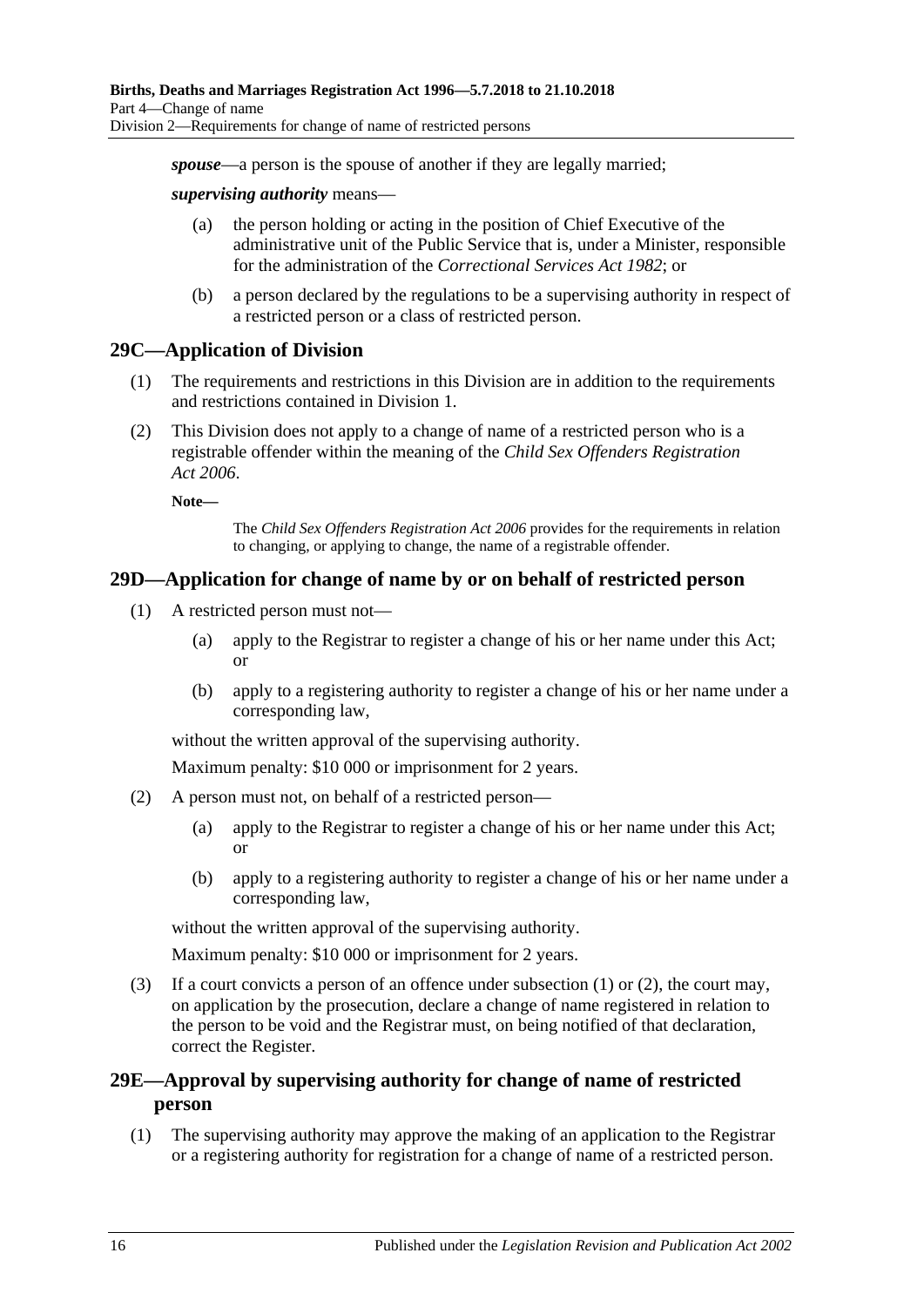- (2) In determining whether to grant an approval under [subsection](#page-15-5) (1), the supervising authority must have regard to the following:
	- (a) the safety of the restricted person and other persons;
	- (b) the rehabilitation, care or treatment of the restricted person;
	- (c) whether the proposed change of name—
		- (i) could be used to further an unlawful activity or purpose; or
		- (ii) could be used to evade or hinder the supervision of the restricted person; or
		- (iii) could be considered offensive to a victim of crime or the immediate family of a deceased victim of crime.
- (3) The supervising authority must not approve the making of an application to the Registrar or a registering authority for registration of a change of name of a restricted person unless the supervising authority is satisfied that the change is necessary or reasonable.
- (4) The supervising authority must, on approving the making of an application under [subsection](#page-15-5) (1)—
	- (a) as soon as practicable, give written notice of the approval to the person who intends to make the application; and
	- (b) give a copy of the written notice of approval to the Registrar or the registering authority (as the case requires).
- <span id="page-16-1"></span>(5) The supervising authority may, by instrument in writing, delegate to a person (including a person for the time being holding or acting in a particular position) a function or power of the supervising authority under this section.
- (6) A delegation under [subsection](#page-16-1) (5)—
	- (a) may be unconditional or subject to conditions specified by the delegator; and
	- (b) does not derogate from the power of the delegator to act personally in any matter; and
	- (c) may be further delegated; and
	- (d) is revocable at will by the delegator.

# <span id="page-16-0"></span>**29F—Additional requirements for registration of change of name of restricted person**

- (1) The Registrar must not register a change of name of a restricted person unless the Registrar has received a copy of the notice of approval of the supervising authority to the application for registration of a change of name.
- (2) The Registrar must notify the supervising authority of a change of name of a restricted person.
- (3) The Registrar may correct the Register if a change of name of a person has been registered in contravention of this Division.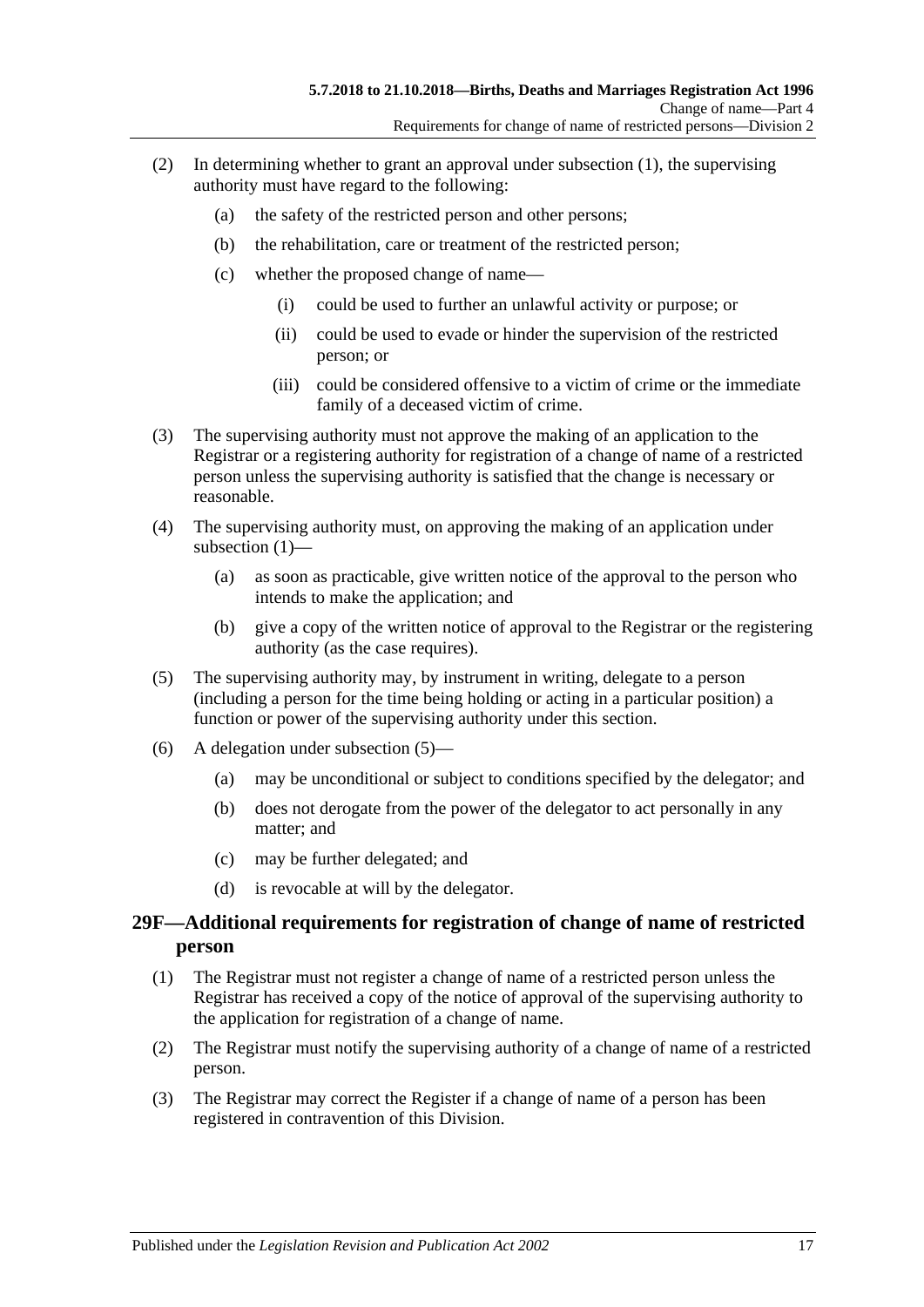# <span id="page-17-0"></span>**29G—Information exchange between Registrar and supervising authority**

- (1) The Registrar and the supervising authority may enter into an arrangement for the provision or exchange of information for the purposes of this Division.
- (2) Information may be provided or exchanged in accordance with an arrangement under this section despite any other Act or law.

# <span id="page-17-1"></span>**Part 4A—Change of sex or gender identity**

# <span id="page-17-2"></span>**Division 1—Preliminary**

# <span id="page-17-3"></span>**29H—Preliminary**

(1) In this Part—

*clinical treatment*—clinical treatment need not involve invasive medical treatment (and may include or be constituted by counselling);

*designated certificate* means a certificate relating to the recognition of sex or gender identity issued under the law of another jurisdiction and recognised by the Registrar for the purposes of this Part;

*identity acknowledgement certificate* means a certificate issued under [section](#page-21-0) 29Q;

*medical practitioner* means a person registered under the *Health Practitioner Regulation National Law* to practise in the medical profession (other than as a student);

*prescribed notification* means a notification issued by another registering authority and recognised by the Registrar for the purposes of this Part;

*psychologist* means a person registered under the *Health Practitioner Regulation National Law* to practise in the psychology profession (other than as a student).

- (2) For the purposes of this Part, a reference to a change of a person's sex or gender identity includes, in the case of a person whose sex or gender identity has not been determined, a reference to the determination of the person's sex or gender identity.
- (3) For the purposes of this Part, clinical treatment constituted by counselling only cannot be regarded as a *sufficient amount of appropriate clinical treatment* unless the period of the counselling is equal to or greater than the prescribed period.

# <span id="page-17-4"></span>**Division 2—Applicants born in South Australia**

# <span id="page-17-5"></span>**29I—Application to change sex or gender identity**

- (1) Subject to this Part, a person of or above the age of 18 years whose birth is registered in the State may apply to the Registrar, in a form approved by the Registrar, for registration of a change of the person's sex or gender identity.
- (2) An application under this section must—
	- (a) specify a sex or gender identity of a kind recognised by the regulations that the person is seeking to have registered; and
	- (b) include the material required under [section](#page-18-1) 29K.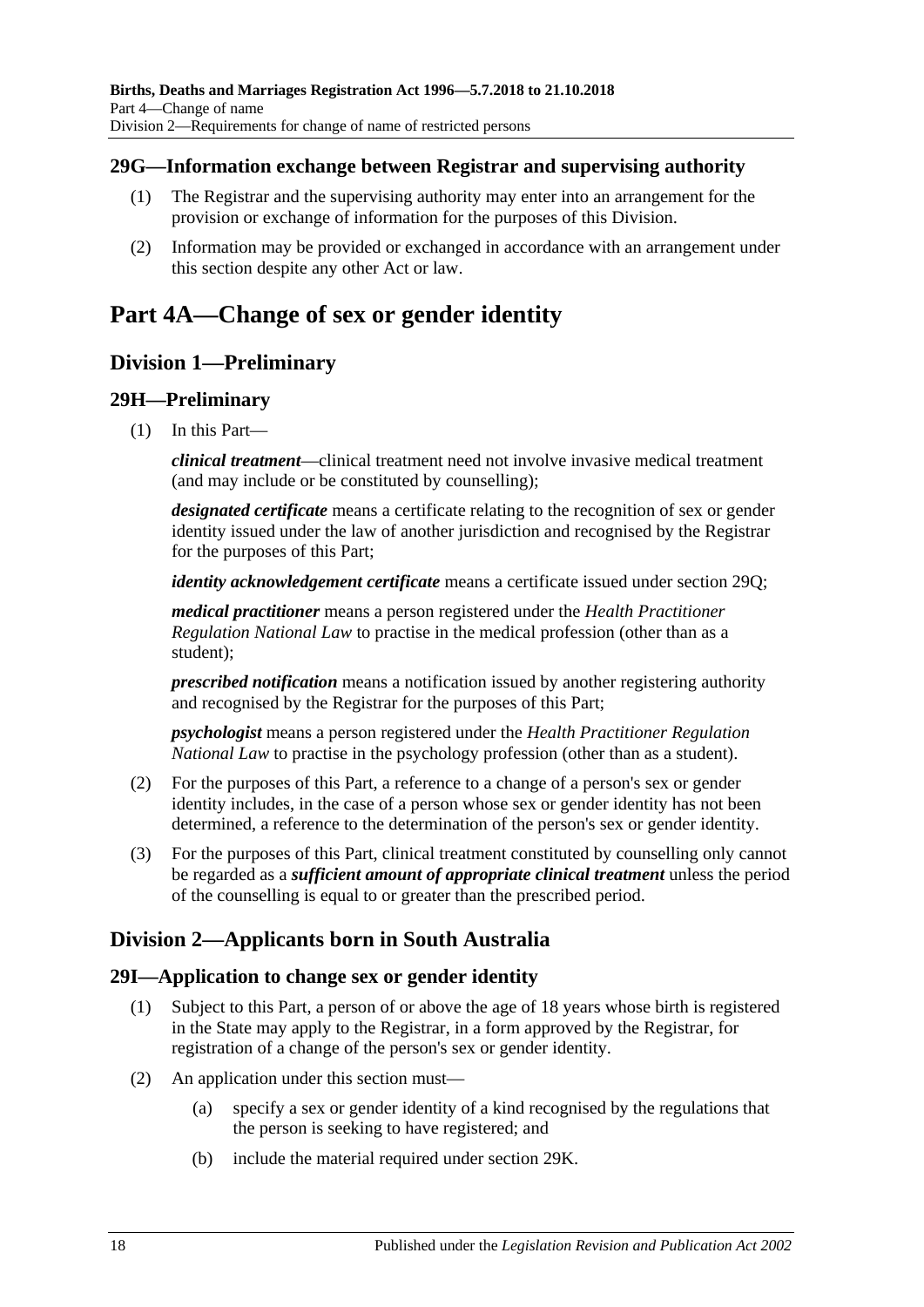(3) An application may be made under this section even if the person is married.

#### <span id="page-18-2"></span><span id="page-18-0"></span>**29J—Application to change child's sex or gender identity**

- (1) Subject to this Part, a child under the age of 18 years, or a parent or guardian of a child under the age of 18 years, may apply to the Registrar, in a form approved by the Registrar, for registration of a change of the child's sex or gender identity.
- (2) However, an application under [subsection](#page-18-2) (1) may only be made if—
	- (a) the child's birth is registered in the State; and
	- (b) the Court approves the making of the application.
- <span id="page-18-3"></span>(3) An application under [subsection](#page-18-2) (1) must—
	- (a) specify a sex or gender identity of a kind recognised by the regulations that the person is seeking to have registered; and
	- (b) include the material required under [section](#page-18-1) 29K.
- (4) The Court may, on application by the person who made the application under [subsection](#page-18-2) (1), grant an approval for the purposes of [subsection](#page-18-3)  $(2)(b)$  if the Court is satisfied that it is in the best interests of the child that the approval be granted.
- (5) In determining whether or not to grant an approval, the Court must take into account—
	- (a) whether the child understands the meaning and implications of the making of an application to the Registrar; and
	- (b) whether the child has the capacity to consent to the application and, if so, the child's position in relation to the making of the application; and
	- (c) whether the child has undertaken a sufficient amount of appropriate clinical treatment in relation to the child's sex or gender identity; and
	- (d) whether a designated certificate or a prescribed notification has been provided.
- (6) In proceedings under this section, the Court is not bound by the rules of evidence, but may inform itself as the Court thinks fit.
- (7) A child is to be taken to have the capacity to make an application under this section.

# <span id="page-18-4"></span><span id="page-18-1"></span>**29K—Material supporting application**

An application under this Division must be accompanied by—

- (a) a statement by a medical practitioner or psychologist certifying that the person has undertaken a sufficient amount of appropriate clinical treatment in relation to the person's sex or gender identity (including in the case of a person whose sex or gender identity has now become determinate); or
- (b) in the case of an applicant in relation to whom a designated certificate or a prescribed notification has been issued—
	- (i) a copy of the designated certificate or prescribed notification (as the case may be); and
	- (ii) a statement—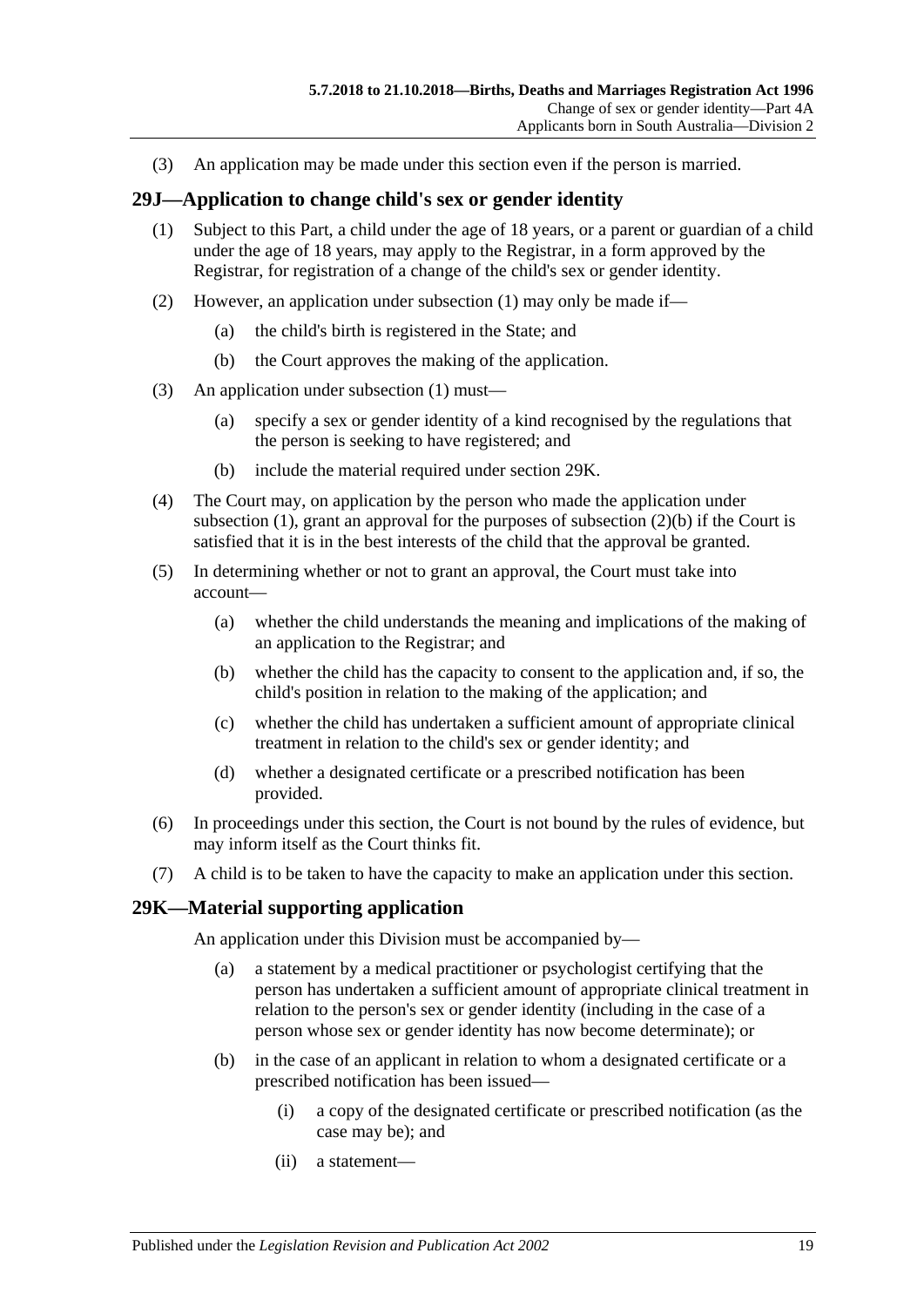- (A) of a kind described in [paragraph](#page-18-4) (a); or
- (B) by a medical practitioner or psychologist certifying that the person has undertaken a sufficient amount of appropriate clinical treatment in the jurisdiction that issued the designated certificate or prescribed notification.

### <span id="page-19-0"></span>**29L—Change of sex or gender identity**

If, on an application under this Division, the Registrar is satisfied that the applicant has undertaken a sufficient amount of appropriate clinical treatment in relation to their sex or gender identity, the Registrar may make an entry about the change of the person's sex or gender identity in the Register, including the particulars required by regulation.

### <span id="page-19-1"></span>**29M—Special provision relating to access to Register and issue of extracts and certificates**

- (1) Subject to this section, an extract or certificate issued by the Registrar in relation to a person after the registration of a change in the person's sex or gender identity under this Part must only disclose and certify up-to-date particulars contained in the relevant entry.
- <span id="page-19-3"></span>(2) Where registration of a change in a person's sex or gender identity has occurred under this Part, the Registrar—
	- (a) must retain on the Register the particulars contained in the entry in the Register relating to the person's sex or gender identity before the registration of the change; but
	- (b) must not—
		- (i) allow access to the particulars referred to in [paragraph](#page-19-3) (a); or
		- (ii) issue an extract or certificate from the Register showing the person's sex or gender identity before the registration of the change,

unless application for access to the information or issue of the extract or certificate is made by—

- (iii) the person; or
- (iv) a child of the person; or
- (v) a person or body specified by regulation.

# <span id="page-19-2"></span>**29N—Use of old birth certificate to deceive**

- (1) A person who—
	- (a) produces a birth certificate to someone else that shows a person's sex or gender identity before the registration of a change in the person's sex or gender identity under this Part; and
	- (b) produces the certificate with intent to deceive,

is guilty of an offence.

Maximum penalty: \$10 000 or imprisonment for 2 years.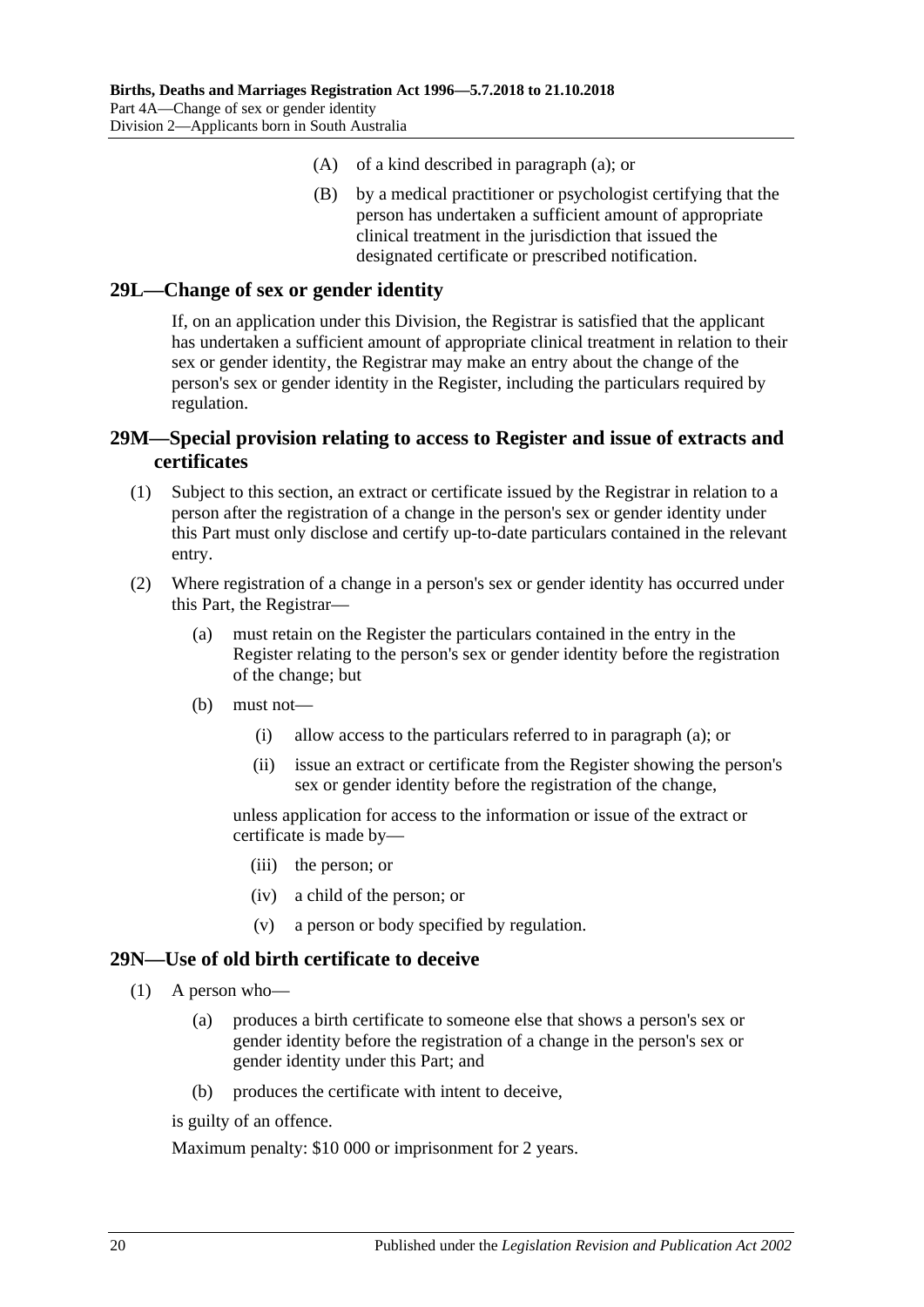- (2) It is not a defence to a prosecution for an offence against this section that the document in relation to which the prosecution is brought refers to the defendant.
- (3) In this section—

*birth certificate* includes—

- (a) a copy of a birth certificate; and
- (b) an extract from a birth certificate.

# <span id="page-20-0"></span>**Division 3—South Australian residents born outside Australia**

#### <span id="page-20-1"></span>**29O—Application for identity acknowledgement certificate**

- (1) Subject to this Part, a person—
	- (a) who is of or above the age of 18 years; and
	- (b) who was born outside Australia; and
	- (c) whose birth is not registered in another State or Territory; and
	- (d) who has been resident in the State for at least 12 consecutive months immediately before the date of the application,

may apply to the Registrar, in a form approved by the Registrar, for an identity acknowledgement certificate.

- (2) An application under this section must—
	- (a) specify a sex or gender identity of a kind recognised by the regulations that the applicant is seeking to have specified on the identity acknowledgement certificate; and
	- (b) include a statement by a medical practitioner or psychologist certifying that the person has undertaken a sufficient amount of appropriate clinical treatment in relation to the person's gender identity.
- (3) An application may be made under this section even if the person is married.

# <span id="page-20-3"></span><span id="page-20-2"></span>**29P—Application for identity acknowledgement certificate in respect of child**

- (1) Subject to this Part, a child under the age of 18 years, or a parent or guardian of a child under the age of 18 years, may apply to the Registrar, in a form approved by the Registrar, for an identity acknowledgement certificate.
- (2) However, an application under [subsection](#page-20-3) (1) may only be made if—
	- (a) the child was born outside Australia; and
	- (b) the child's birth is not registered in another State or Territory; and
	- (c) the child has been resident in the State for at least 12 consecutive months immediately before the date of the application; and
	- (d) the Court approves the making of the application.
- <span id="page-20-4"></span>(3) An application under this section must—
	- (a) specify a sex or gender identity of a kind recognised by the regulations that the applicant is seeking to have recorded specified on the identity acknowledgement certificate; and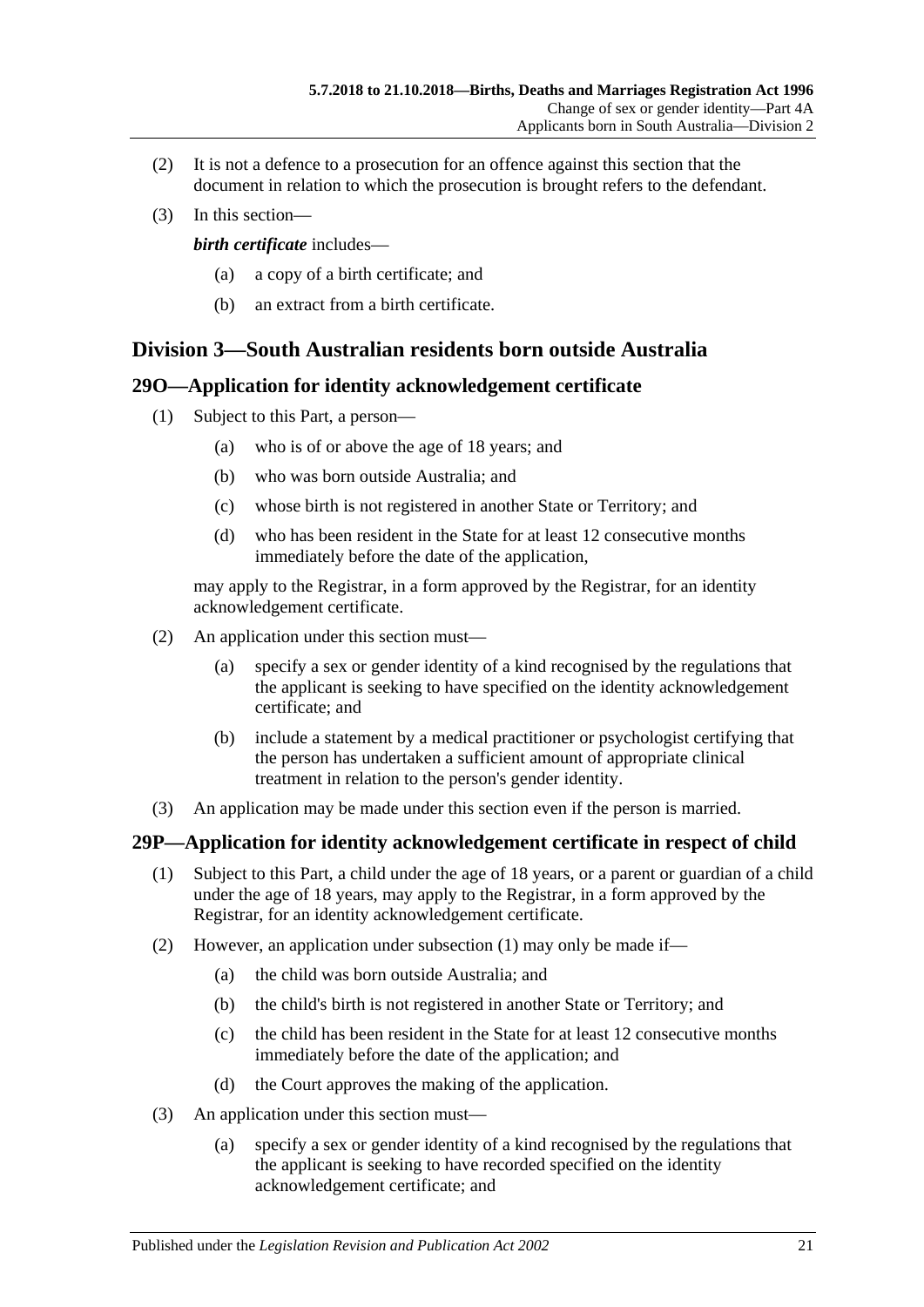- (b) include a statement by a medical practitioner or psychologist certifying that the child has undertaken a sufficient amount of appropriate clinical treatment in relation to the child's gender identity.
- (4) The Court may, on application by the person who made the application under [subsection](#page-18-2) (1), grant an approval for the purposes of [subsection](#page-20-4)  $(2)(d)$  if the Court is satisfied that it is in the best interests of the child that the approval be granted.
- (5) In determining whether or not to grant an approval, the Court must take into account—
	- (a) whether the child understands the meaning and implications of the making of an application to the Registrar; and
	- (b) whether the child has the capacity to consent to the application and, if so, the child's position in relation to the making of the application; and
	- (c) whether the child has undertaken a sufficient amount of appropriate clinical treatment in relation to the child's sex or gender identity.
- (6) In proceedings under this section, the Court is not bound by the rules of evidence, but may inform itself as the Court thinks fit.
- (7) A child is to be taken to have the capacity to make an application under this section.

# <span id="page-21-0"></span>**29Q—Issue of identity acknowledgement certificate**

If, on an application for an identity acknowledgement certificate, the Registrar is satisfied that the person has undertaken a sufficient amount of appropriate clinical treatment in relation to the person's sex or gender identity, the Registrar may issue a certificate that acknowledges the person's sex or gender identity.

# <span id="page-21-1"></span>**29R—Effect of identity acknowledgement certificate**

If an identity acknowledgement certificate is issued to a person under this Division, the person is of the sex or gender identity specified in the identity acknowledgement certificate.

# <span id="page-21-2"></span>**Division 4—General provisions**

# <span id="page-21-3"></span>**29S—Registrar may limit number of applications**

- (1) The Registrar may determine and publish on a website determined by the Registrar a limit on the number of applications that may be made under this Part in respect of a person.
- $(2)$  If—
	- (a) the number of applications that have been made under this Part in respect of a person is equal to or greater than the limit determined by the Registrar; and
	- (b) a further application in respect of the person is made,

the Registrar may reject the application.

- (3) A person aggrieved by a decision of the Registrar to reject an application under this section may appeal against the decision to the Court.
- (4) An appeal under this section must be made within 28 days after the person received notice of the decision of the Registrar to reject the application.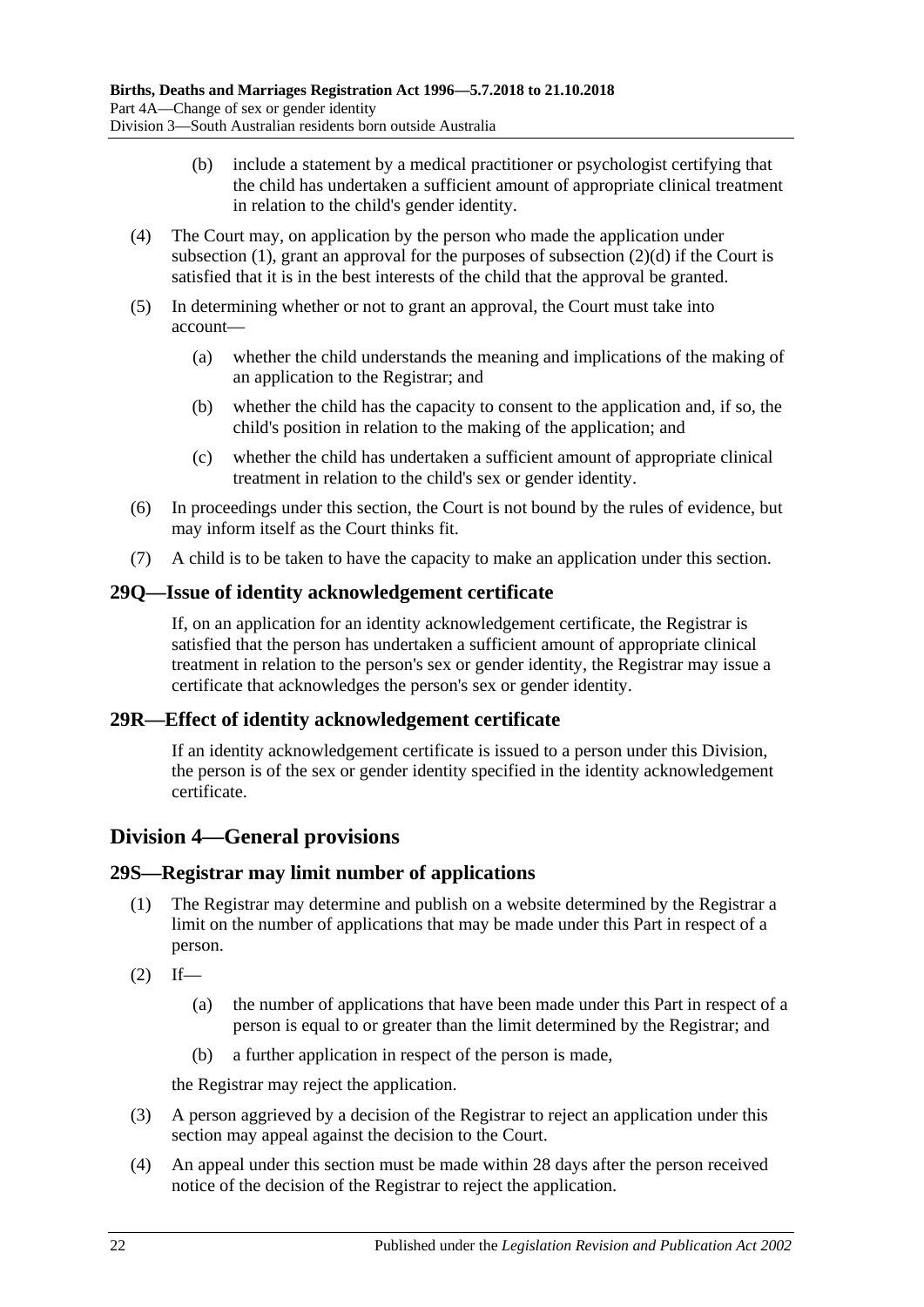- (5) On an appeal under this section, the Court may—
	- (a) confirm the Registrar's decision; or
	- (b) set aside the Registrar's decision and send the matter back to the Registrar with a direction that the application be accepted and dealt with in accordance with this Part.

#### <span id="page-22-0"></span>**29T—Entitlement not affected by change of sex or gender identity**

A person who has an entitlement under a will, trust or other instrument does not lose the entitlement only because of a change in the person's sex or gender identity or the issue of an identity acknowledgement certificate under this Part, unless the will, trust or other instrument provides otherwise.

#### <span id="page-22-1"></span>**29U—Change of sex or gender identity—interaction with other laws**

A person who has changed their sex or gender identity or has been issued an identity acknowledgement certificate under this Part will be taken to have satisfied a requirement under another Act or law that the person provide details of their sex if the person provides details of their sex or gender identity as changed.

# <span id="page-22-2"></span>**Part 5—Registration of marriages**

# <span id="page-22-3"></span>**30—Cases in which registration of marriage is required**

If a marriage is solemnised in the State, the marriage must be registered under this Act.

#### <span id="page-22-4"></span>**31—How to have marriage registered**

A person may have a marriage registered by lodging with the Registrar a certificate of the marriage under the *Marriage Act 1961* of the Commonwealth or, if the marriage was solemnised before the commencement of that Act, the evidence of the marriage required by the Registrar<sup>1</sup>.

**Note—**

1 Under section 50(4) of the *Marriage Act 1961* of the Commonwealth the authorised celebrant is responsible for lodging the certificate of marriage with the Registrar.

#### <span id="page-22-5"></span>**32—Registration of marriage**

A marriage may be registered by—

- (a) including the marriage certificate as part of the Register; or
- (b) including particulars of the marriage in the Register.

# <span id="page-22-7"></span><span id="page-22-6"></span>**Part 6—Registration of deaths**

# **Division 1—Cases where registration of death is required or authorised**

#### <span id="page-22-8"></span>**33—Deaths to be registered under this Act**

(1) If a person dies in the State, the death must be registered under this Act.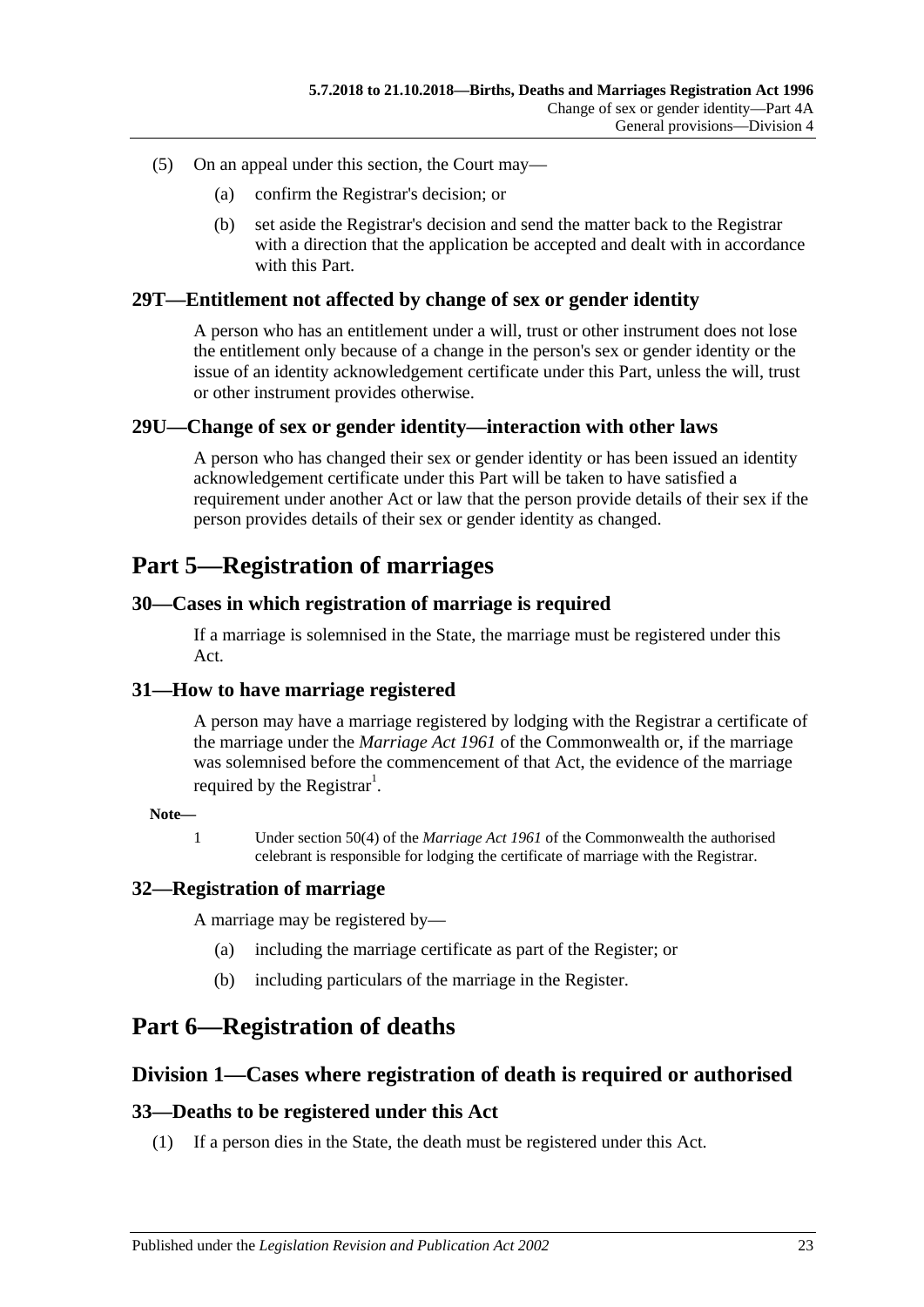- (2) If a court, tribunal or coroner (whether of this or any other State or the Commonwealth) directs the registration of a death, the death must be registered under this Act.
- <span id="page-23-5"></span>(3) If a person dies in an aircraft during a flight or on a vessel during a voyage to a place of disembarkation in the State, the death may be registered under this Act.
- <span id="page-23-6"></span>(4) If a person who is domiciled or ordinarily resident in the State dies outside the Commonwealth, or a person dies outside the Commonwealth leaving property in the State, the death may be registered under this Act.
- (5) However, the Registrar is not obliged to register a death under [subsection](#page-23-5) (3) or [\(4\)](#page-23-6) if the death is registered under a corresponding law.
- (6) If a child is still-born, the child's death<sup>1</sup> is not to be registered under this Part.

#### **Note—**

1 ie the foetal death. A *child* is defined to include a still-born child.

# <span id="page-23-0"></span>**Division 2—Court or Tribunal orders relating to registration of death**

# <span id="page-23-1"></span>**34—Application to Tribunal**

The Tribunal may, on application by an interested person or on its own initiative, order—

- (a) the registration under this Act of a death that has occurred in the State; or
- (b) the inclusion or correction of registrable information about a death in the Register.

# <span id="page-23-2"></span>**35—Power to direct registration of death etc**

If a court, tribunal or coroner finds—

- (a) that the death of a person is not registered as required under this Act or a corresponding law; or
- (b) that the registrable information contained in an entry about a death in the Register under this Act or a corresponding law is incomplete or incorrect,

the court, tribunal or coroner may direct registration of the death or the inclusion or correction of registrable information in the Register under this Act or the corresponding law (as the case may require).

# <span id="page-23-3"></span>**Division 3—Notification of deaths**

# <span id="page-23-4"></span>**36—Notification of deaths by doctors**

(1) A doctor who was responsible for a person's medical care immediately before death, or who examines the body of a deceased person after death, must, within 48 hours after the death, give written notice of the death to the Registrar, including the particulars required by regulation.

Maximum penalty: \$1 250.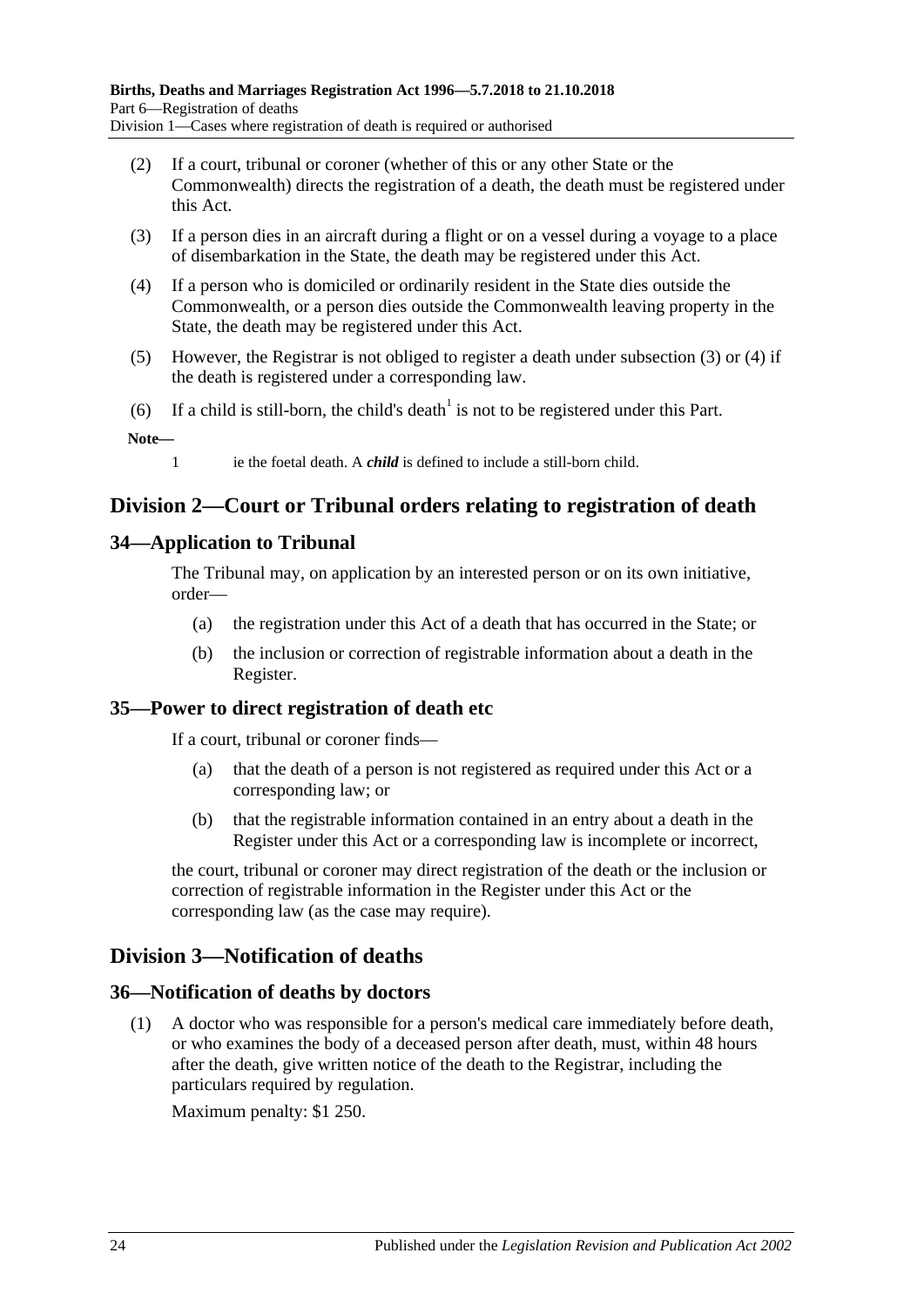- (2) However, a doctor—
	- (a) need not give a notice under this section if another doctor has given the required notice; and
	- (b) must not give a notice under this section if the State Coroner or a police officer is required to be notified of the death under the *[Coroners Act](http://www.legislation.sa.gov.au/index.aspx?action=legref&type=act&legtitle=Coroners%20Act%202003) 2003*.

Maximum penalty: \$1 250.

- (3) When notice of a death is given, the doctor must also give a certificate in a form approved by the Registrar, certifying the cause of death, to—
	- (a) the Registrar; and
	- (b) the funeral director or other person who will be arranging for the disposal of the human remains.

Maximum penalty: \$1 250.

(4) If a child is still-born, the child's death is not to be notified under this section<sup>1</sup>.

#### **Note—**

1 In the case of a still-birth notice must be given to the Registrar under [section](#page-7-2) 12.

#### <span id="page-24-0"></span>**37—Notification by coroner**

- (1) If the State Coroner is notified of a death under the *[Coroners Act](http://www.legislation.sa.gov.au/index.aspx?action=legref&type=act&legtitle=Coroners%20Act%202003) 2003* or is inquiring into the cause of a death, the State Coroner must, as soon as practicable, notify the Registrar of that fact.
- (2) If the State Coroner authorises the disposal of human remains, or makes a finding about the cause of a death, the State Coroner must give a copy of the disposal authorisation or the finding to the Registrar.
- (3) The Registrar may register a death even though the death is subject to an inquest or other coronial inquiry and a finding has not been made about the cause of death.
- (4) A certificate by the Registrar, certifying particulars contained in an entry about a death in the Register, issued before an inquest or other coronial inquiry into the cause of death is completed must be endorsed with the words: "Incomplete registration—Cause of death subject to coronial inquiry".

# <span id="page-24-1"></span>**38—Notification by funeral director etc**

- (1) A funeral director or other person who arranges for the disposal of human remains must within 7 days after disposal of the remains give the Registrar a written statement of—
	- (a) the name and last residential address of the deceased or, in the case of a still-born child, the name and residential address of the parents of the still-born child; and
	- (b) if the death was reported to a coroner—a statement of that fact; and
	- (c) the place and manner of disposal; and
	- (d) the information required by regulation.

Maximum penalty: \$1 250.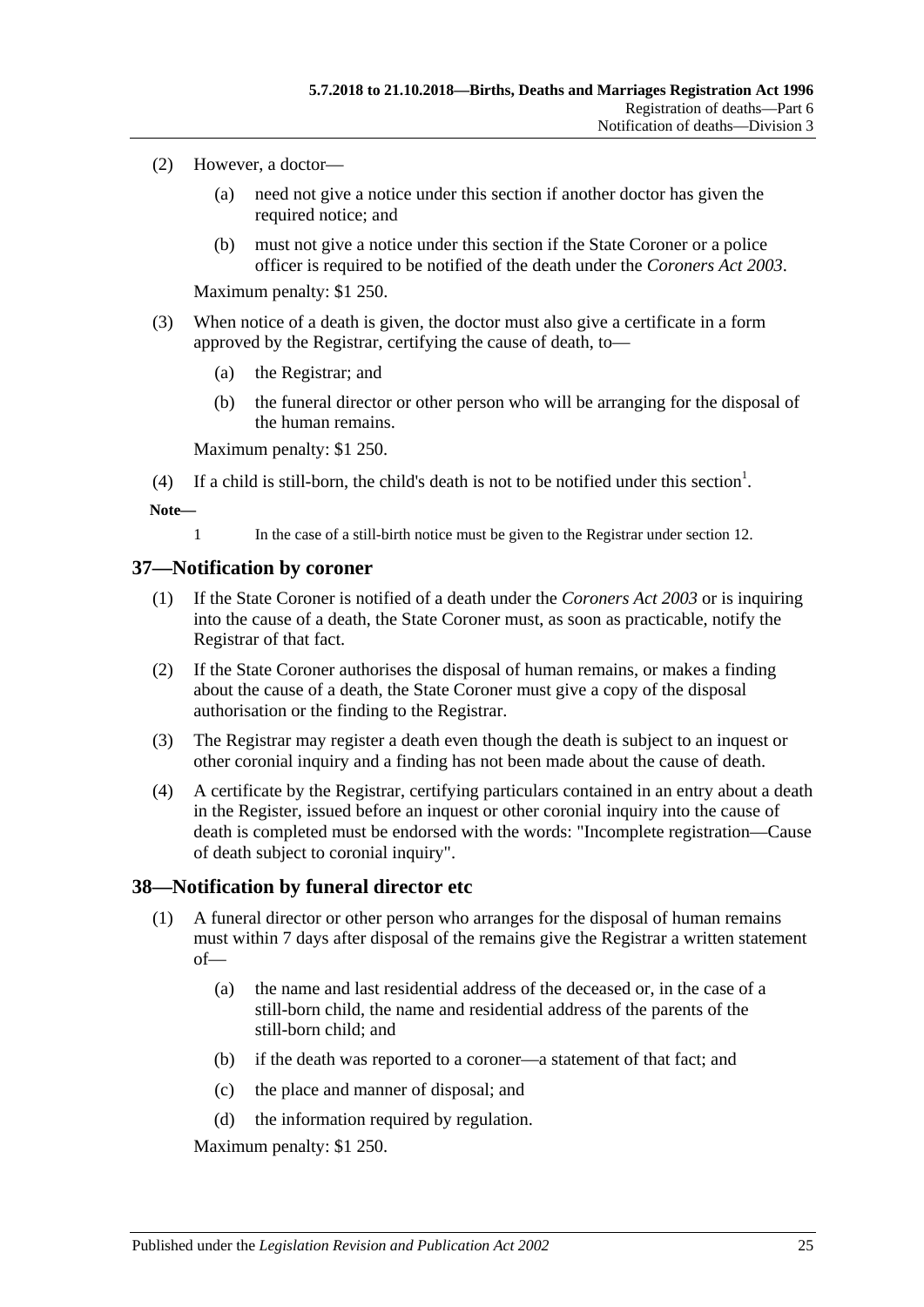(2) If human remains (other than cremated remains) are removed from the State, the funeral director or other person who arranges for the removal of the remains from the State must, within 28 days after the remains are disposed of outside the State, give the Registrar a written statement of where and how the remains were disposed of, and the other information required by regulation.

Maximum penalty: \$1 250.

- (3) If human remains have not been disposed of within 30 days after the date of death, the funeral director or other person who has custody of the remains must give the Registrar a written statement of—
	- (a) the name and last residential address of the deceased or, in the case of a still-born child, the name and residential address of the parents of the still-born child; and
	- (b) if the death was reported to a coroner—a statement of that fact; and
	- (c) the information required by regulation.

Maximum penalty: \$1 250.

# <span id="page-25-0"></span>**Division 3A—Notification by court appointed guardians**

#### <span id="page-25-2"></span><span id="page-25-1"></span>**38A—Notification by court appointed guardians**

- (1) A person may give notice to the Registrar that a person named in the notice was a court appointed guardian (other than a parent) of a person who has died at the time of the death.
- (2) A notice under [subsection](#page-25-2) (1) must—
	- (a) be given as soon as reasonably practicable after the death of the deceased; and
	- (b) be in writing in a form approved by the Registrar; and
	- (c) include a copy of the order of the Youth Court of South Australia placing the child under the guardianship of the person named in the notice; and
	- (d) include the information required by the Registrar.
- (3) The Registrar may require a person giving notice under [subsection](#page-25-2) (1)—
	- (a) to provide further specified information or documents within a specified time; and
	- (b) to verify, by statutory declaration, information provided for the purposes of the notice.
- (4) In this section—

*court appointed guardian* means a person (other than a Minister) to whom guardianship of another person is given by the Youth Court of South Australia under section 38(1)(d) of the *[Children's Protection Act](http://www.legislation.sa.gov.au/index.aspx?action=legref&type=act&legtitle=Childrens%20Protection%20Act%201993) 1993*.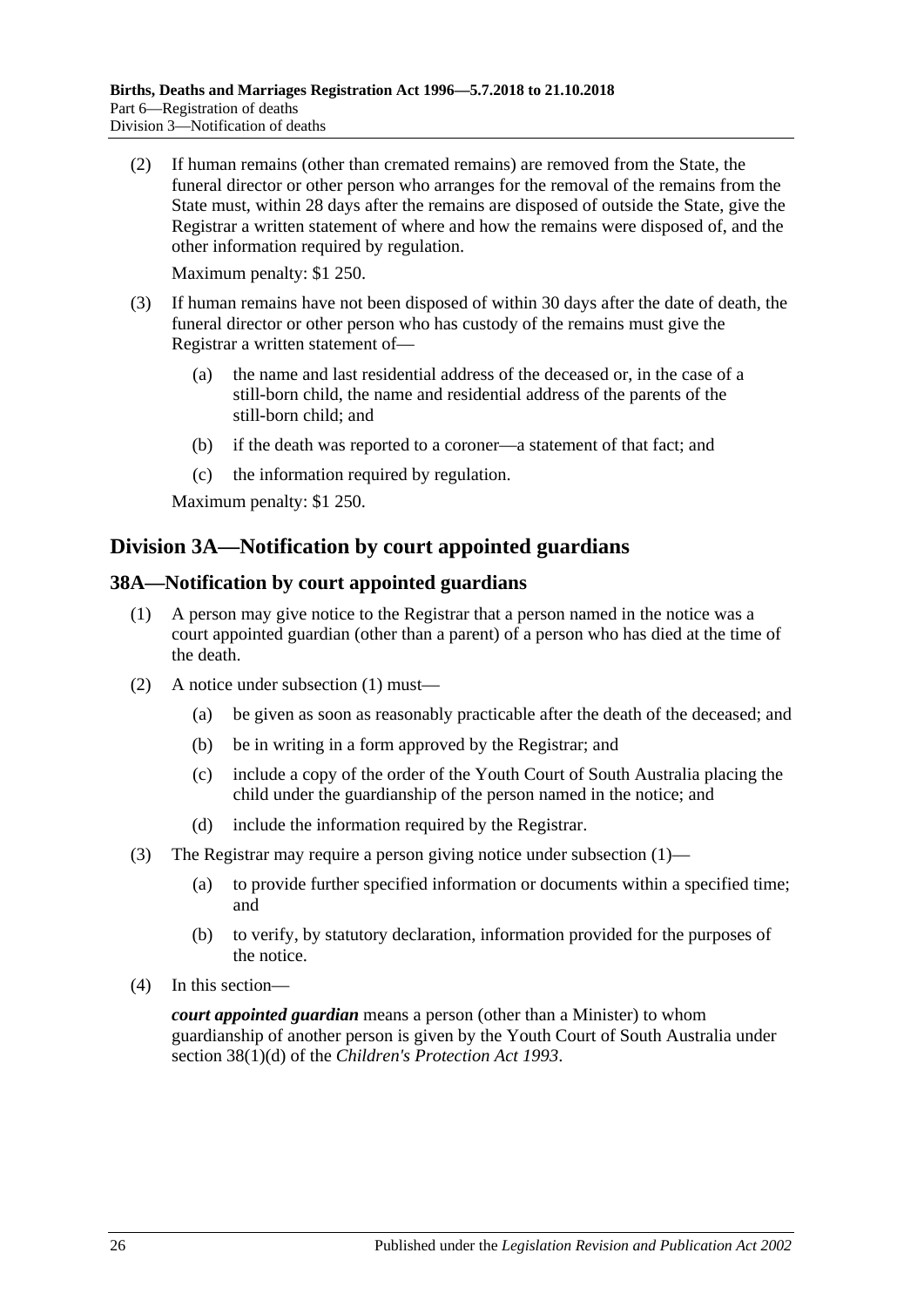# <span id="page-26-0"></span>**Division 4—Registration of death**

# <span id="page-26-1"></span>**39—Registration**

- (1) The Registrar registers a death by making an entry about the death in the Register including the particulars required by regulation.
- (2) However, if the particulars available to the Registrar are incomplete the Registrar may register a death on the basis of incomplete particulars.
- (3) If the Registrar has received a notice under [section](#page-25-1) 38A, the Registrar must include the name of the guardian of the deceased named in the notice in the entry of the Register relating to the death of the deceased.

# <span id="page-26-2"></span>**Part 7—The Register**

# <span id="page-26-3"></span>**Division 1—Keeping the Register**

# <span id="page-26-4"></span>**40—The Register**

- (1) The Registrar must maintain a register or registers<sup>1</sup> of registrable events.
- <span id="page-26-7"></span>(2) The Register—
	- (a) must contain the particulars of each registrable event required under this Act, or another law, to be included in the Register; and
	- (b) may contain further information if its inclusion is authorised under the regulations.
- (3) The Register may be wholly or partly in the form of a computer data base, in documentary form, or in another form the Registrar considers appropriate.
- (4) The Registrar must maintain the indexes to the Register that are necessary to make the information contained in the Register reasonably accessible.

#### **Note—**

1 A reference in this Act to the *Register* extends to all the registers kept under this subsection.

# <span id="page-26-5"></span>**Division 2—Registrar's powers of inquiry**

# <span id="page-26-6"></span>**41—Registrar's powers of inquiry**

- (1) The Registrar may conduct an inquiry to find out—
	- (a) whether a registrable event has happened; or
	- (b) particulars of a registrable event; or
	- (c) whether particulars of a particular registrable event have been correctly recorded in the Register.
- <span id="page-26-8"></span>(2) The Registrar may, by notice given to a person who may be able to provide information relevant to an inquiry under this section, require the person to answer specified questions or to provide other information within a time and in a way specified in the notice.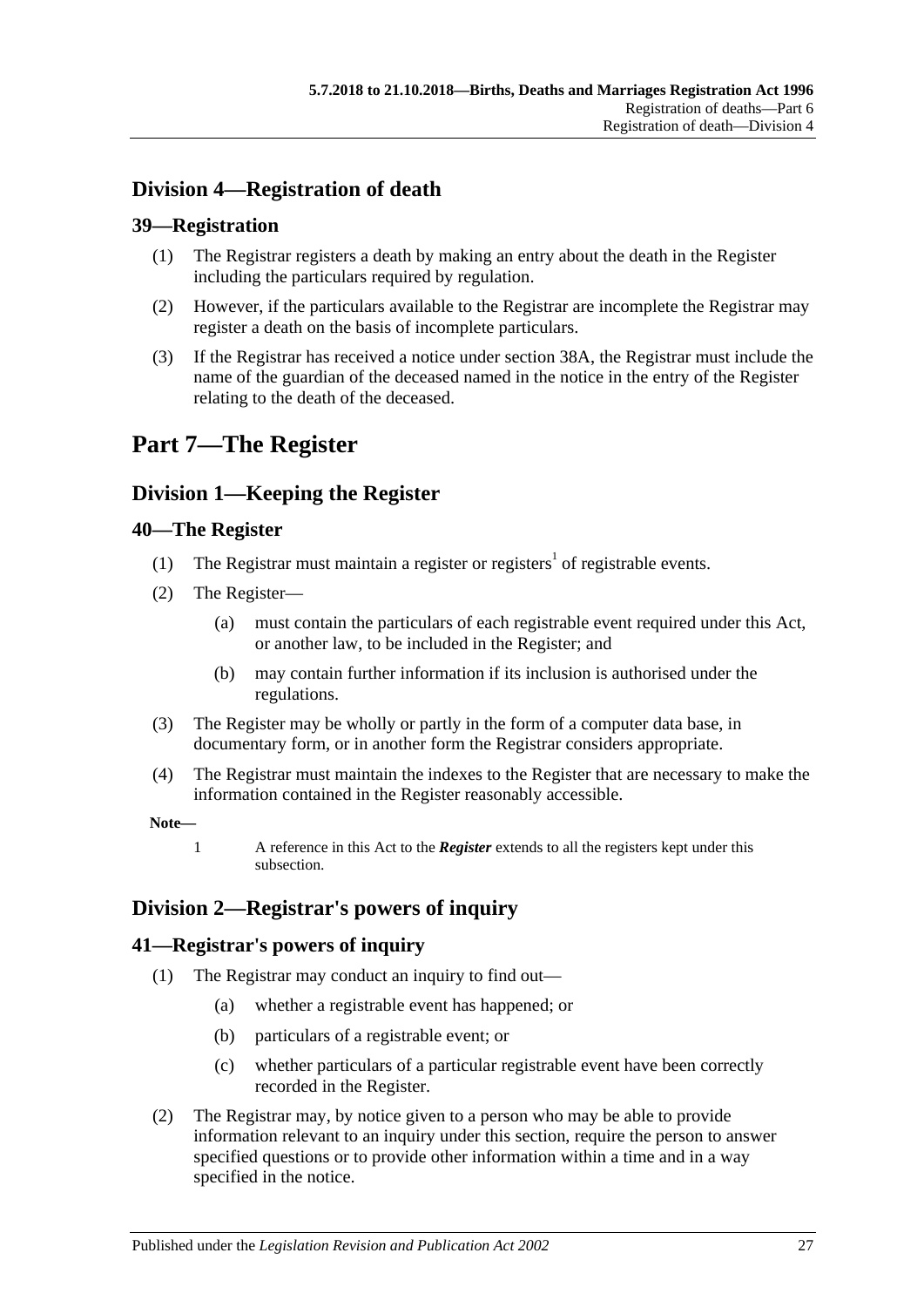(3) A person who fails, without reasonable excuse, to comply with a notice under [subsection](#page-26-8) (2) is guilty of an offence. Maximum penalty: \$1 250.

<span id="page-27-0"></span>**Division 3—Correction of Register**

# <span id="page-27-1"></span>**42—Registrar's power to correct Register**

- (1) The Registrar may correct the Register—
	- (a) to reflect a finding made on inquiry under [Division 2;](#page-26-5) or
	- (b) to bring the particulars contained in an entry about a registrable event into conformity with the most reliable information available to the Registrar of the registrable event.
- (2) The Registrar corrects the Register by adding or cancelling an entry in the Register or by adding, altering or deleting particulars contained in an entry.
- (3) The Registrar's power to correct the Register under this section is in addition to any other power of the Registrar under this Act.

# <span id="page-27-2"></span>**Division 4—Access to, and certification of, Register entries**

# <span id="page-27-3"></span>**43—Access to Register**

- (1) The Registrar may, on conditions the Registrar considers appropriate—
	- (a) allow a person or organisation that has an adequate reason for wanting access to the Register, access to the Register; or
	- (b) provide a person or organisation that has an adequate reason for wanting information from the Register, with information extracted from the Register.
- (2) In deciding whether an applicant has an adequate reason for wanting access to the Register, or information extracted from the Register, the Registrar must have regard to—
	- (a) the nature of the applicant's interest; and
	- (b) the sensitivity of the information; and
	- (c) the use to be made of the information; and
	- (d) other relevant factors.
- (3) In deciding the conditions on which access to the Register, or information extracted from the Register, is to be given under this section, the Registrar must, as far as practicable, protect the persons to whom the entries in the Register relate from unjustified intrusion on their privacy.

# <span id="page-27-4"></span>**44—Search of Register**

- (1) The Registrar may, on application, search the Register for an entry about a particular registrable event.
- (2) The applicant must state the reason for the applicant's interest in the subject-matter of the search.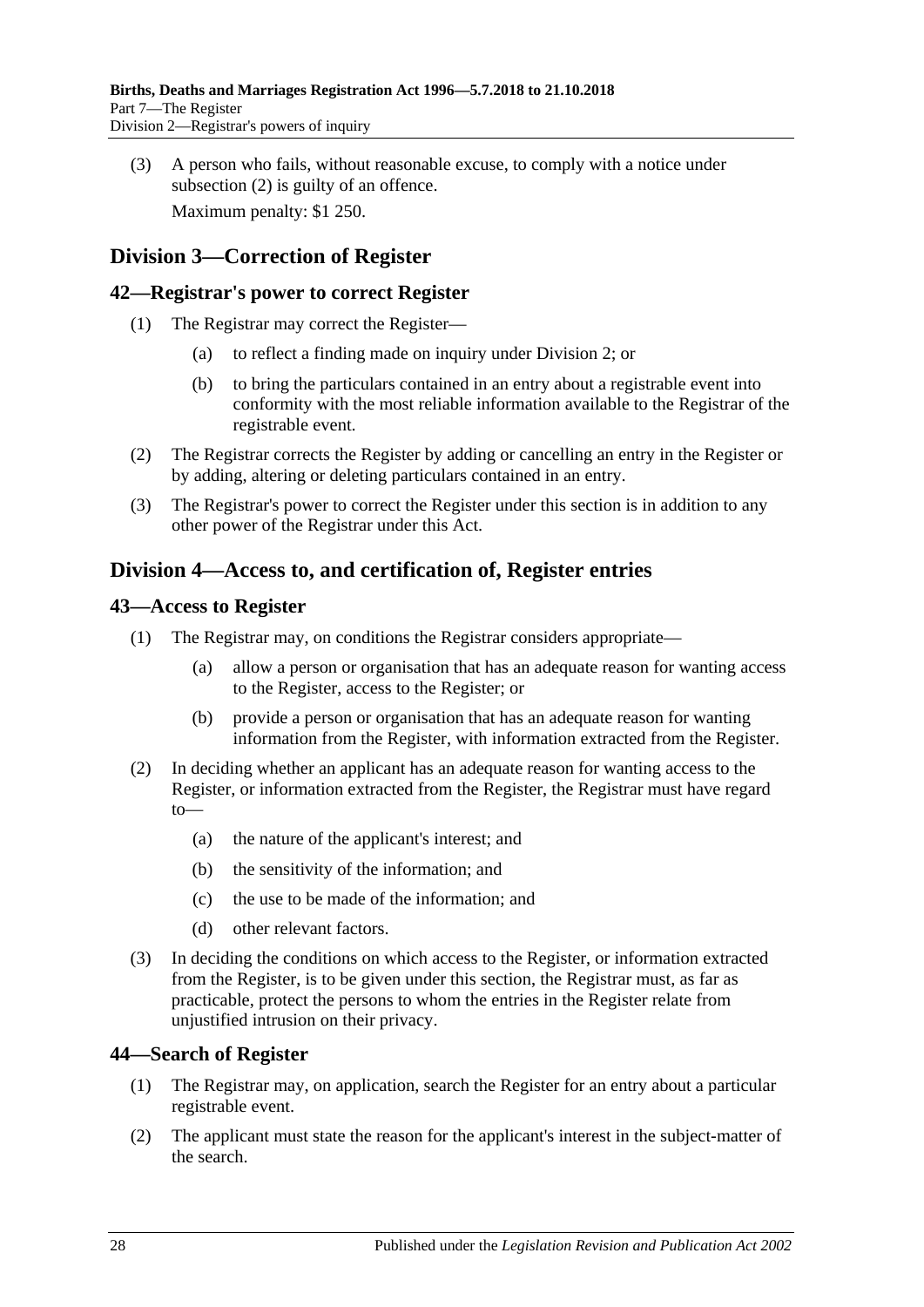- (3) The Registrar may reject the application if the applicant does not show an adequate reason for wanting the information to which the application relates.
- (4) In deciding whether an applicant has an adequate reason for wanting information, the Registrar must have regard to—
	- (a) the relationship (if any) between the applicant and the person to whom the information relates; and
	- (b) the age of the entry; and
	- (c) the contents of the entry; and
	- (d) other relevant factors.

# <span id="page-28-0"></span>**45—Protection of privacy**

In providing information extracted from the Register, the Registrar must, as far as practicable, protect the persons to whom the entries in the Register relate from unjustified intrusion on their privacy.

# <span id="page-28-1"></span>**46—Issue of certificate**

- <span id="page-28-4"></span>(1) On completing a search of the Register, the Registrar may issue a certificate—
	- (a) certifying particulars contained in an entry; or
	- (b) certifying that no entry was located in the Register about the relevant registrable event.
- <span id="page-28-5"></span>(1a) A certificate under [subsection](#page-28-4) (1)(a) may only include particulars identifying a person as a biological parent of another person with the written consent of that other person or, if that other person is not an adult, of each legal parent or guardian of that person (however, a failure to comply with this subsection does not affect the admissibility or validity of a certificate).
- (1b) [Subsection](#page-28-5) (1a) expires on the day on which the donor conception register is established under section 15 of the *[Assisted Reproductive Treatment Act](http://www.legislation.sa.gov.au/index.aspx?action=legref&type=act&legtitle=Assisted%20Reproductive%20Treatment%20Act%201988) 1988*.
- (2) A certificate under [subsection](#page-28-4)  $(1)(a)$  is admissible in legal proceedings as evidence of—
	- (a) the entry to which the certificate relates; and
	- (b) the facts recorded in the entry.

# <span id="page-28-2"></span>**47—Access policies**

- (1) The Registrar must maintain a written statement of the policies on which access to information contained in the Register is to be given or denied under this Division.
- (2) The Registrar must give a copy of the statement, on request, to any person.

# <span id="page-28-3"></span>**48—Fees**

- (1) The regulations may prescribe fees, or a basis for calculating fees, for—
	- (a) access to the Register; or
	- (b) a search of the Register; or
	- (c) the issue of a certificate following a search of the Register; or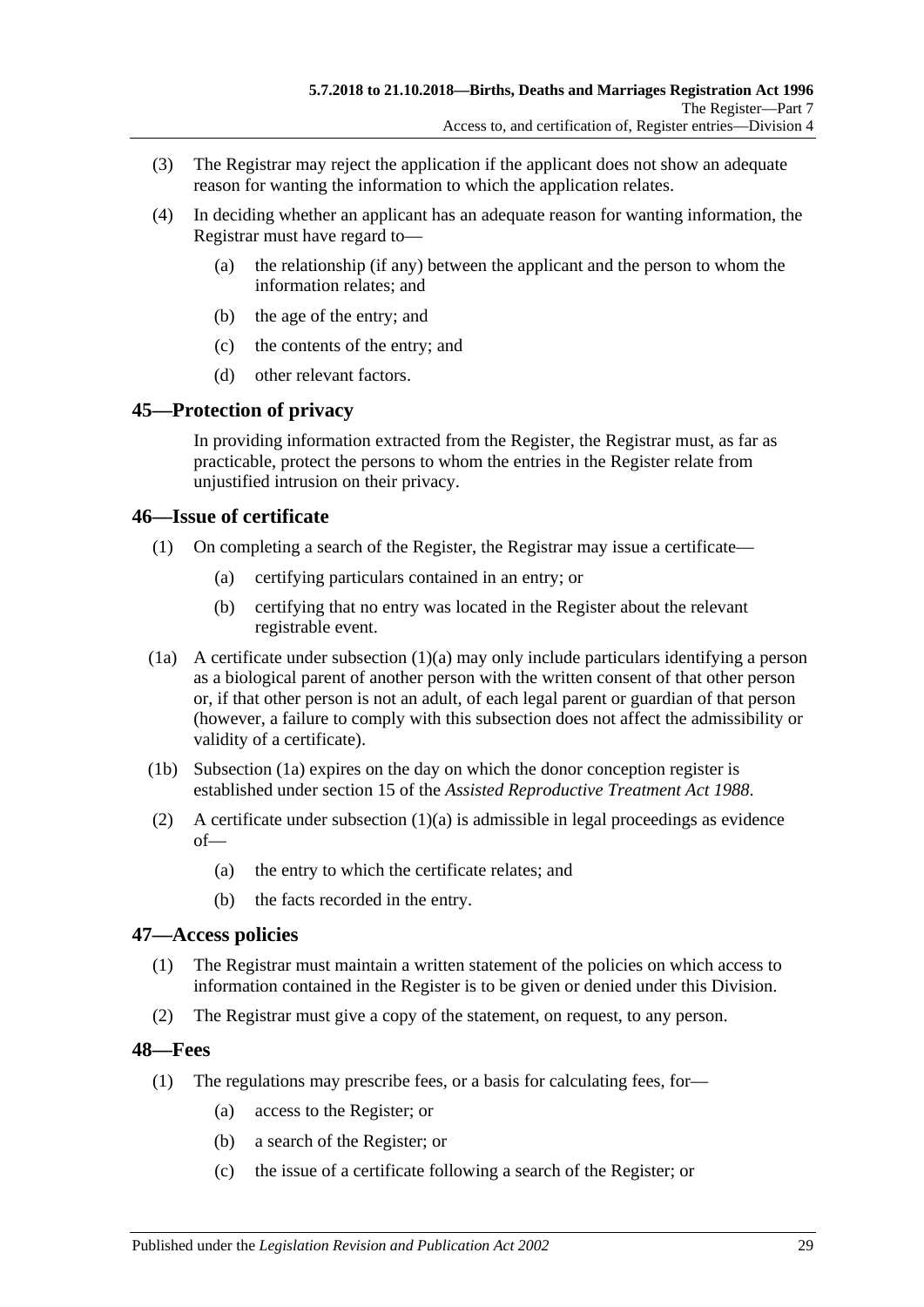- (d) other services provided by the Registrar.
- (2) The regulations may allow for fees to be fixed by negotiation between the Registrar and the person who asks for the relevant services.

#### <span id="page-29-0"></span>**49—Power to remit fees**

The Registrar may, in appropriate cases, remit the whole or part of a fee under this Act.

#### <span id="page-29-9"></span><span id="page-29-1"></span>**49A—Saving provision—surrogacy arrangements**

- (1) Despite a preceding section of this Part, but subject to [subsection](#page-29-8) (2), the Registrar must restrict access to the Register so as to keep confidential any information that would disclose the making or discharge of a surrogacy order.
- <span id="page-29-8"></span>(2) [Subsection](#page-29-9) (1) does not apply if the person seeking access to a relevant part of the Register is—
	- (a) a party to the surrogacy agreement that gave rise to the surrogacy order; or
	- (b) the person who is the subject of the surrogacy order if he or she has attained the age of 18 years.

# <span id="page-29-2"></span>**Part 8—General power of review**

#### <span id="page-29-3"></span>**50—Review**

A person who is dissatisfied with a decision of the Registrar made in the performance or purported performance of functions under this Act may apply to the Tribunal under section 34 of the *[South Australian Civil and Administrative Tribunal Act](http://www.legislation.sa.gov.au/index.aspx?action=legref&type=act&legtitle=South%20Australian%20Civil%20and%20Administrative%20Tribunal%20Act%202013) 2013* for a review of the decision.

# <span id="page-29-4"></span>**Part 9—Miscellaneous**

#### <span id="page-29-5"></span>**51—False representation**

A person who makes a false or misleading representation in an application or document under this Act, knowing it to be false or misleading, is guilty of an offence. Maximum penalty: \$1 250.

#### <span id="page-29-6"></span>**52—Unauthorised access to or interference with Register**

A person must not, without the authority of the Registrar or other lawful authority—

- (a) obtain access to the Register or information contained in the Register; or
- (b) make, alter or delete an entry in the Register; or
- (c) interfere with the Register in any other way.

Maximum penalty: \$10 000 or imprisonment for 2 years.

#### <span id="page-29-7"></span>**53—Falsification of certificate etc**

(1) A person must not forge the Registrar's signature or seal. Maximum penalty: \$10 000 or imprisonment for 2 years.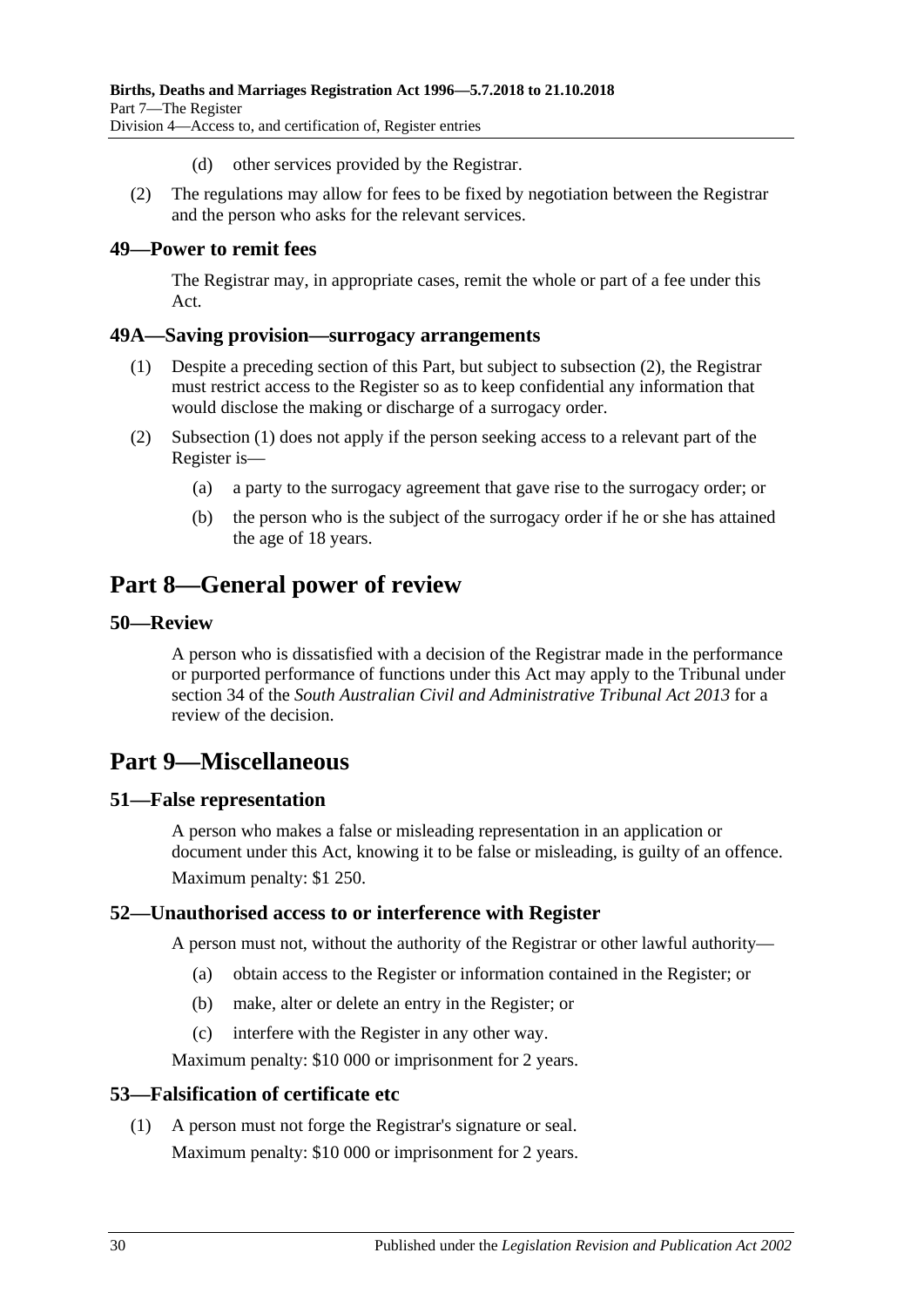- (2) A person must not forge or falsify a certificate or other document under this Act. Maximum penalty: \$10 000 or imprisonment for 2 years.
- (3) The Registrar may impound—
	- (a) a document which the Registrar has reason to believe bears a forged impression of the Registrar's signature or seal; or
	- (b) a certificate or other document purporting to be a certificate or other document under this Act which the Registrar has reason to believe has been forged or falsified; or
	- (c) a certificate under this Act about a registrable event if the entry in the Register about the event has been cancelled or corrected since the issue of the certificate.

# <span id="page-30-5"></span><span id="page-30-0"></span>**55—Regulations**

- (1) The Governor may make regulations for the purposes of this Act.
- (2) Without limiting the generality of [subsection](#page-30-5) (1), the regulations may—
	- (a) impose a penalty not exceeding a fine of \$1 250 for contravention of a provision of the regulations; and
	- (b) fix fees and provide for the payment, recovery, waiver or refund of fees.

# <span id="page-30-1"></span>**Schedule 1—Transitional**

# <span id="page-30-2"></span>**1—Interpretation**

In this Schedule—

*repealed Act* means the *[Births, Deaths and Marriages Registration Act](http://www.legislation.sa.gov.au/index.aspx?action=legref&type=act&legtitle=Births%20Deaths%20and%20Marriages%20Registration%20Act%201966) 1966*.

# <span id="page-30-3"></span>**3—The Register**

A Register maintained under the repealed Act forms part of the Register under this Act.

# <span id="page-30-4"></span>**4—The Registrar and Deputy Registrars**

- (1) The person holding office as the Principal Registrar of Births, Deaths and Marriages immediately before the commencement of this Act continues as the Registrar, subject to the provisions of this Act.
- (2) The person holding office as the Deputy Registrar immediately before the commencement of this Act continues as a deputy registrar, subject to the provisions of this Act.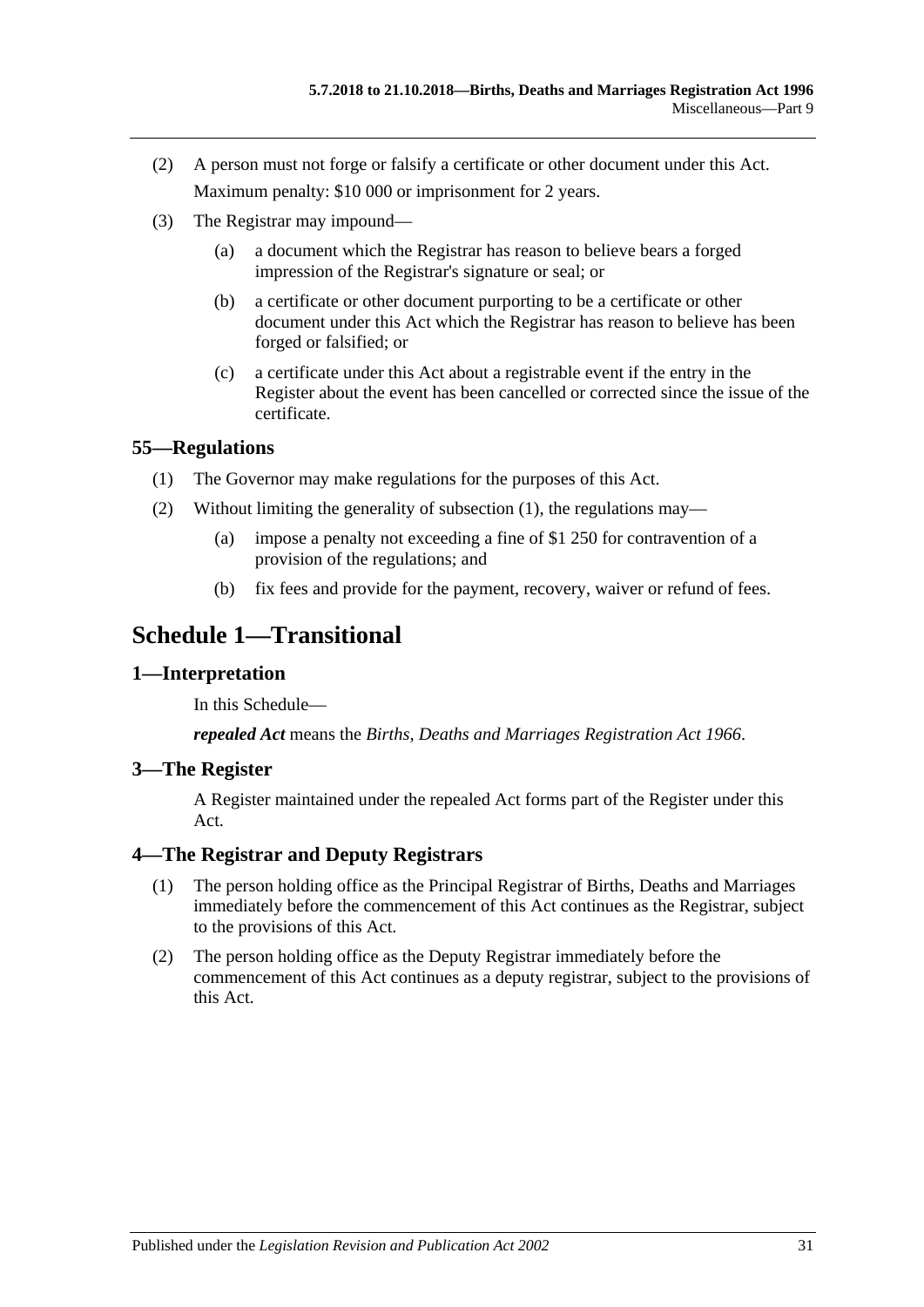# <span id="page-31-0"></span>**Legislative history**

# **Notes**

- Amendments of this version that are uncommenced are not incorporated into the text.
- Please note—References in the legislation to other legislation or instruments or to titles of bodies or offices are not automatically updated as part of the program for the revision and publication of legislation and therefore may be obsolete.
- Earlier versions of this Act (historical versions) are listed at the end of the legislative history.
- For further information relating to the Act and subordinate legislation made under the Act see the Index of South Australian Statutes or www.legislation.sa.gov.au.

# **Legislation repealed by principal Act**

The *Births, Deaths and Marriages Registration Act 1996* repealed the following:

*Births, Deaths and Marriages Registration Act 1966*

# **Legislation amended by principal Act**

The *Births, Deaths and Marriages Registration Act 1996* amended the following:

*Coroners Act 1975 Cremation Act 1891*

# **Principal Act and amendments**

| New entries appear in bold. |  |  |  |  |  |
|-----------------------------|--|--|--|--|--|
|-----------------------------|--|--|--|--|--|

| Year   | N <sub>o</sub> | Title                                                                               | Assent     | Commencement                                                       |
|--------|----------------|-------------------------------------------------------------------------------------|------------|--------------------------------------------------------------------|
| 1996   | -6             | Births, Deaths and Marriages<br><b>Registration Act 1996</b>                        | 4.4.1996   | 3.6.1996 (Gazette 23.5.1996 p2534)                                 |
| 2003   | 33             | Coroners Act 2003                                                                   | 31.7.2003  | Sch (cl 5)—1.7.2005 ( <i>Gazette 23.6.2005</i><br>p1899)           |
| 2006   | -10            | Statutes Amendment (Disposal of<br>Human Remains) Act 2006                          | 29.6.2006  | Pt 2 (ss $4 \& 5$ )—24.7.2006 ( <i>Gazette</i><br>20.7.2006 p2335) |
| 2009   | 64             | Statutes Amendment (Surrogacy) Act<br>2009                                          | 26.11.2009 | Pt 3 (ss $15 - 18$ ) - 26.11.2010: s 2                             |
| 2009   | 84             | <b>Statutes Amendment (Public Sector</b><br>Consequential Amendments) Act<br>2009   | 10.12.2009 | Pt 21 (ss $40-42$ )-1.2.2010 ( <i>Gazette</i><br>28.1.2010 p320)   |
| 2010 5 |                | <b>Health Practitioner Regulation</b><br>National Law (South Australia) Act<br>2010 | 1.7.2010   | Sch 1 (cl 3)-1.7.2010 ( <i>Gazette</i><br>$1.7.2010 \text{ p}3338$ |
| 2013   | 20             | <b>Burial and Cremation Act 2013</b>                                                | 14.6.2013  | Sch 1 (cll 5 & 6)-1.2.2014 ( <i>Gazette</i><br>16.1.2014 p120)     |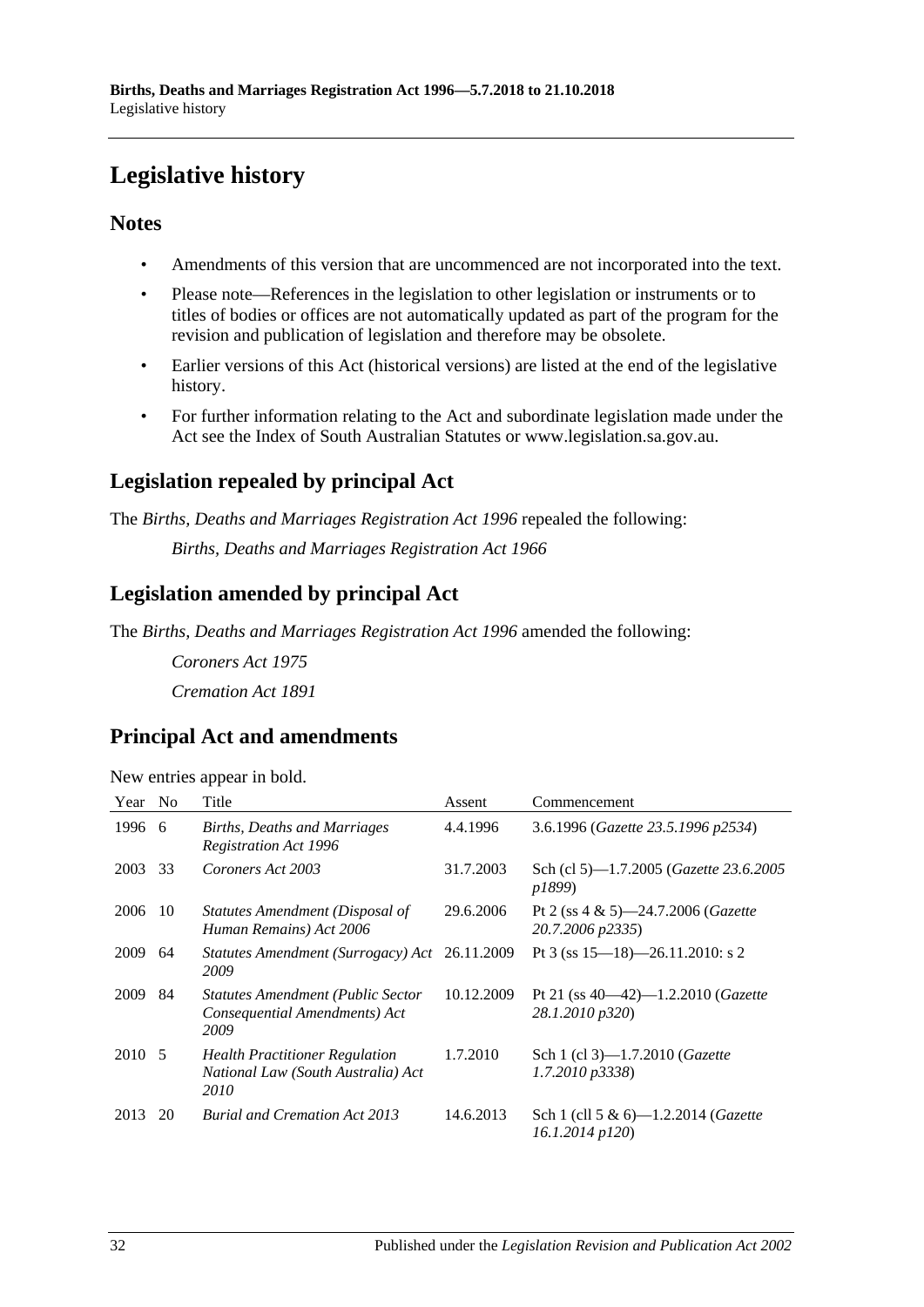| 2015 27 |    | Births, Deaths and Marriages<br>Registration (Change of Name)<br>Amendment Act 2015                       | 22.10.2015 | Pt 2 (ss $4-7$ )-1.6.2016 ( <i>Gazette</i><br>21.1.2016 p152)       |
|---------|----|-----------------------------------------------------------------------------------------------------------|------------|---------------------------------------------------------------------|
| 2016 4  |    | Statutes Amendment (Rights of<br>Foster Parents, Guardians and<br>Kinship Carers) Act 2016                | 17.3.2016  | Pt 2 (ss 4 & 5)—17.9.2016: s 2                                      |
| 2016    | 30 | <b>Family Relationships (Parentage</b><br>Presumptions) Amendment Act 2016                                | 23.6.2016  | Sch $1$ (cll $1 \& 2$ ) & Sch $2$<br>$cl$ 1) -23.9.2016: s 2        |
| 2016 65 |    | Births, Deaths and Marriages<br><b>Registration (Gender Identity)</b><br>Amendment Act 2016               | 15.12.2016 | 23.5.2017 (Gazette 23.5.2017 p1724)                                 |
| 2016    | 67 | Relationships Register Act 2016                                                                           | 15.12.2016 | Sch 1 (cl 2)-1.8.2017 (Gazette<br>1.8.2017 p3038)                   |
| 2017 51 |    | Statutes Amendment (SACAT No 2) 28.11.2017<br>Act 2017                                                    |            | Pt 8 (ss 27 to 37)–5.7.2018 ( <i>Gazette</i><br>28.6.2018 p2618)    |
| 2017    | 53 | <b>Statutes Amendment (Sentencing)</b><br>Act 2017                                                        | 28.11.2017 | Pt 3 (s 5)—30.4.2018 ( <i>Gazette 6.2.2018</i><br>p612)             |
| 2017    | 64 | <b>Children's Protection Law Reform</b><br>(Transitional Arrangements and<br>Related Amendments) Act 2017 | 12.12.2017 | Pt 5 (ss 39 to 41)–22.10.2018 ( <i>Gazette</i><br>19.12.2017 p5119) |
|         |    |                                                                                                           |            |                                                                     |

# **Provisions amended**

New entries appear in bold.

Entries that relate to provisions that have been deleted appear in italics.

| Provision         | How varied                                                                | Commencement |
|-------------------|---------------------------------------------------------------------------|--------------|
| Pt1               |                                                                           |              |
| s <sub>2</sub>    | omitted under Legislation Revision and<br><b>Publication Act 2002</b>     | 1.7.2005     |
| s <sub>3</sub>    | amended by 65/2016 s 4                                                    | 23.5.2017    |
| s <sub>4</sub>    |                                                                           |              |
| cremated remains  | inserted by 20/2013 Sch 1 cl 5                                            | 1.2.2014     |
| doctor            | substituted by 5/2010 Sch 1 cl 3                                          | 1.7.2010     |
| registrable event | amended by 64/2009 s 15(1)                                                | 26.11.2010   |
|                   | amended by 65/2016 s 5                                                    | 23.5.2017    |
| surrogacy order   | inserted by $64/2009$ s $15(2)$                                           | 26.11.2010   |
| <b>Tribunal</b>   | inserted by 51/2017 s 27                                                  | 5.7.2018     |
| Pt 2              |                                                                           |              |
| s <sub>5</sub>    |                                                                           |              |
| s 5(1)            | s 5 redesignated as s $5(1)$ by 84/2009 s 40                              | 1.2.2010     |
| $s\,5(2)$         | inserted by 84/2009 s 40                                                  | 1.2.2010     |
| $\overline{s}$ 6  |                                                                           |              |
| s(6(1))           | s 6 amended and redesignated as $s$ 6(1) by<br>67/2016 Sch 1 cl 2(1), (2) | 1.8.2017     |
| s(6(2))           | inserted by 67/2016 Sch 1 cl 2(2)                                         | 1.8.2017     |
| s <sub>7</sub>    |                                                                           |              |
| s(7(3))           | inserted by 84/2009 s 41                                                  | 1.2.2010     |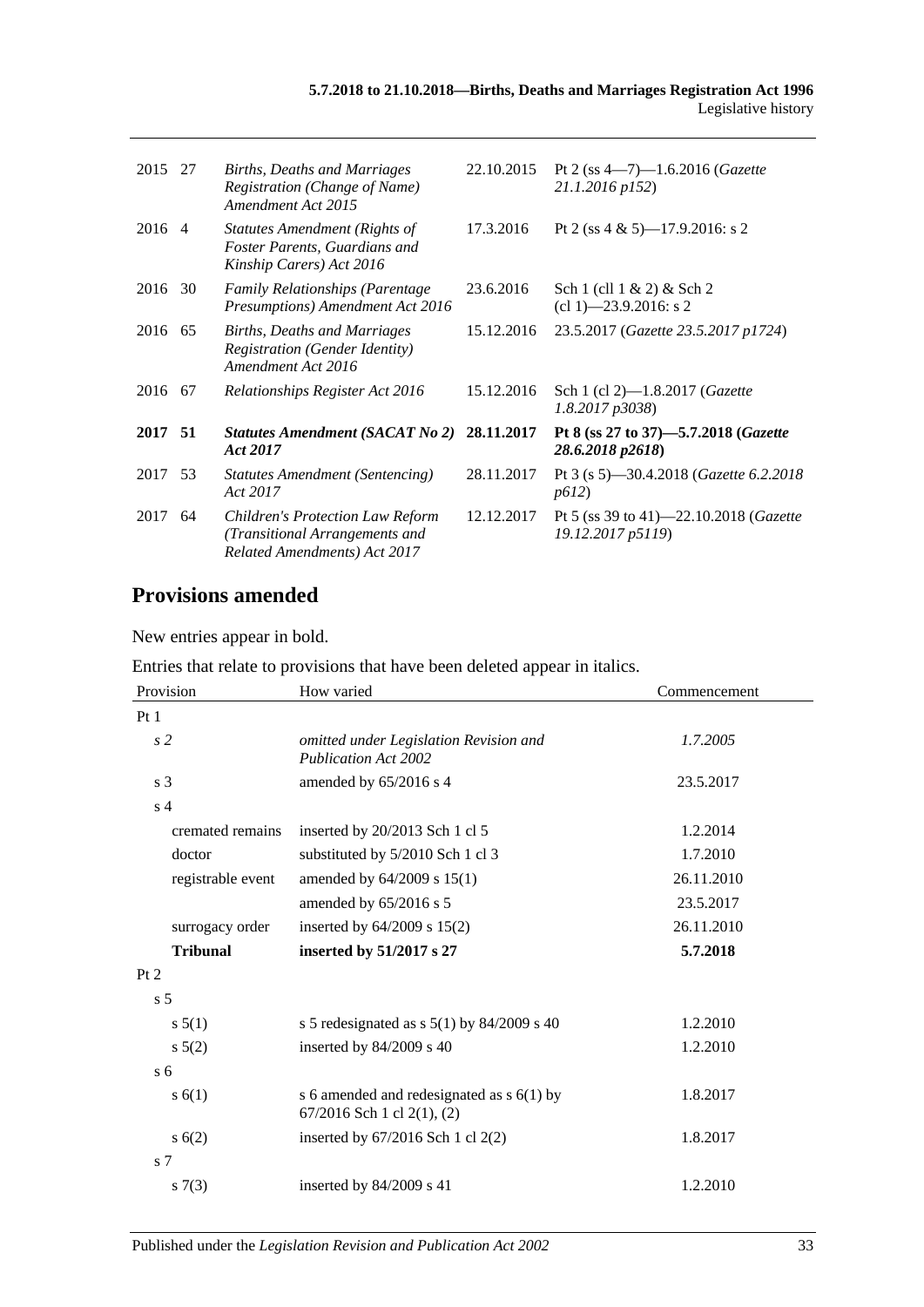| s 10                |                                                                                                                                                          |                             |
|---------------------|----------------------------------------------------------------------------------------------------------------------------------------------------------|-----------------------------|
| s 10(2)             | amended by $51/2017$ s $28(1)$ , (2)                                                                                                                     | 5.7.2018                    |
| $Pt\,3$             |                                                                                                                                                          |                             |
| Pt $3$ Div $2$      |                                                                                                                                                          |                             |
| s <sub>14</sub>     |                                                                                                                                                          |                             |
| s 14(1)             | s 14 redesignated as $s$ 14(1) by 30/2016 Sch 1<br>cl 1                                                                                                  | 23.9.2016                   |
| s $14(2)$ — $(4)$   | inserted by 30/2016 Sch 1 cl 1                                                                                                                           | 23.9.2016                   |
|                     | will expire on the day on which the donor<br>conception register is established under s 15 of<br>the Assisted Reproductive Treatment Act 1988:<br>s14(5) |                             |
| s 14(5)             | inserted by 30/2016 Sch 1 cl 1                                                                                                                           | 23.9.2016                   |
| Pt 3 Div 5          |                                                                                                                                                          |                             |
| s <sub>22</sub>     |                                                                                                                                                          |                             |
| $s 22(1)$ and $(2)$ | amended by 51/2017 s 29                                                                                                                                  | 5.7.2018                    |
| Pt 3 Div 6          | inserted by 64/2009 s 16                                                                                                                                 | 26.11.2010                  |
| Pt 4                |                                                                                                                                                          |                             |
| Pt 4 Div 1          |                                                                                                                                                          |                             |
| heading             | inserted by 27/2015 s 4                                                                                                                                  | 1.6.2016                    |
| s 24                | substituted by 27/2015 s 5                                                                                                                               | 1.6.2016                    |
| s <sub>25</sub>     |                                                                                                                                                          |                             |
| $s \, 25(1)$        | substituted by 27/2015 s 6                                                                                                                               | 1.6.2016                    |
| $s \, 25(1a)$       | inserted by $27/2015$ s 6                                                                                                                                | 1.6.2016                    |
| $s \, 25(1b)$       | inserted by $27/2015$ s 6                                                                                                                                | 1.6.2016                    |
|                     | amended by 51/2017 s 30(1)                                                                                                                               | 5.7.2018                    |
| $s\,25(2)$          | amended by 51/2017 s 30(2)                                                                                                                               | 5.7.2018                    |
| s 25(3)             | amended by 51/2017 s 30(3)                                                                                                                               | 5.7.2018                    |
| s 25(5)             | inserted by 64/2017 s 39                                                                                                                                 | 22.10.2018-not incorporated |
| s 25A               | inserted by $64/2017$ s 40                                                                                                                               | 22.10.2018-not incorporated |
| s <sub>27</sub>     |                                                                                                                                                          |                             |
| $s\,27(2)$          | amended by 51/2017 s 31                                                                                                                                  | 5.7.2018                    |
| s 29A               | inserted by 64/2009 s 17                                                                                                                                 | 26.11.2010                  |
| Pt 4 Div 2          | inserted by 27/2015 s 7                                                                                                                                  | 1.6.2016                    |
| s 29B               |                                                                                                                                                          |                             |
| restricted person   | amended by 53/2017 s 5                                                                                                                                   | 30.4.2018                   |
| Pt 4A               | inserted by 65/2016 s 6                                                                                                                                  | 23.5.2017                   |
| Pt $6$              |                                                                                                                                                          |                             |
| Pt 6 Div 1          |                                                                                                                                                          |                             |
| s <sub>33</sub>     |                                                                                                                                                          |                             |
| $s\,33(2)$          | amended by 51/2017 s 32                                                                                                                                  | 5.7.2018                    |
| Pt 6 Div 2          |                                                                                                                                                          |                             |
| heading             | amended by 51/2017 s 33                                                                                                                                  | 5.7.2018                    |
| s 34                | amended by 51/2017 s 34                                                                                                                                  | 5.7.2018                    |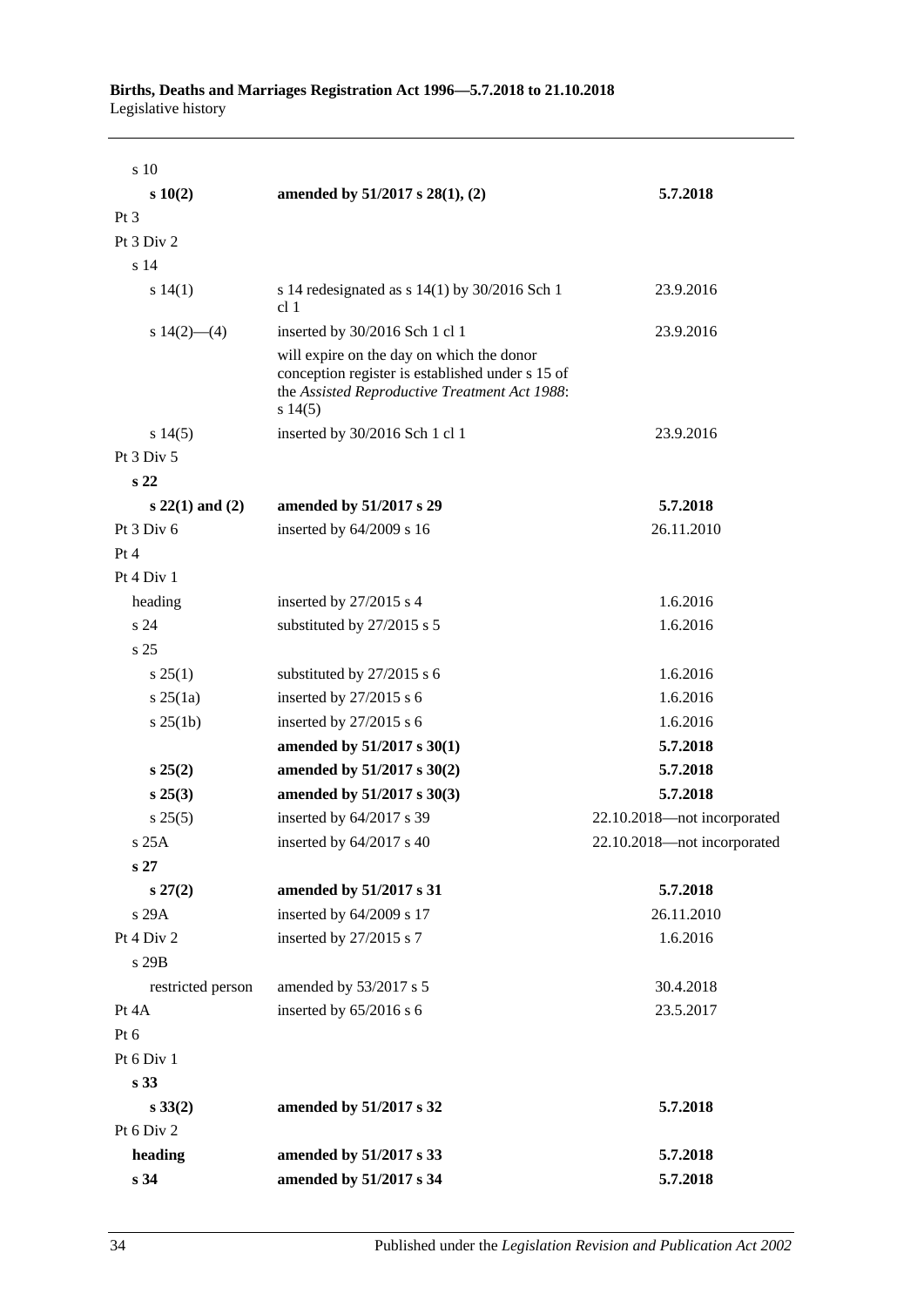| s <sub>35</sub>             | amended by 51/2017 s 35                                                                                                                                       | 5.7.2018                    |
|-----------------------------|---------------------------------------------------------------------------------------------------------------------------------------------------------------|-----------------------------|
| Pt 6 Div 3                  |                                                                                                                                                               |                             |
| s 36                        |                                                                                                                                                               |                             |
| $s \; 36(2)$                | amended by 33/2003 Sch (cl 2)                                                                                                                                 | 1.7.2005                    |
| s 37                        |                                                                                                                                                               |                             |
| $s \frac{37(1)}{2}$         | substituted by $33/2003$ Sch (cl 3(1))                                                                                                                        | 1.7.2005                    |
| $s \frac{37(2)}{2}$         | amended by 33/2003 Sch (cl 3(2), (3))                                                                                                                         | 1.7.2005                    |
| Pt 6 Div 3A                 | inserted by 4/2016 s 4                                                                                                                                        | 17.9.2016                   |
| s 38A                       |                                                                                                                                                               |                             |
| s 38A(4)                    |                                                                                                                                                               |                             |
| court appointed<br>guardian | amended by 64/2017 s 41                                                                                                                                       | 22.10.2018-not incorporated |
| Pt 6 Div 4                  |                                                                                                                                                               |                             |
| s 39                        |                                                                                                                                                               |                             |
| $s \, 39(3)$                | inserted by $4/2016$ s 5                                                                                                                                      | 17.9.2016                   |
| Pt 7                        |                                                                                                                                                               |                             |
| $s\,46$                     |                                                                                                                                                               |                             |
| $s\,46(1a)$                 | inserted by 30/2016 Sch 1 cl 2                                                                                                                                | 23.9.2016                   |
|                             | will expire on the day on which the donor<br>conception register is established under s 15 of<br>the Assisted Reproductive Treatment Act 1988:<br>$s\,46(1b)$ |                             |
| $s\,46(1b)$                 | inserted by 30/2016 Sch 1 cl 2                                                                                                                                | 23.9.2016                   |
| s 49A                       | inserted by 64/2009 s 18                                                                                                                                      | 26.11.2010                  |
| Pt 8                        |                                                                                                                                                               |                             |
| s <sub>50</sub>             | substituted by 51/2017 s 36                                                                                                                                   | 5.7.2018                    |
| Pt <sub>9</sub>             |                                                                                                                                                               |                             |
| by 20/2013                  | s 50A before deletion inserted by 33/2003 Sch (cl 4)                                                                                                          | 1.7.2005                    |
| $s$ 50A $(1)$               | amended by 10/2006 s $4(1)$ —(3)                                                                                                                              | 24.7.2006                   |
| $s$ 50A(2)–(4)              | inserted by $10/2006 s 4(4)$                                                                                                                                  | 24.7.2006                   |
| $s$ 50A(5)                  | s $50A(2)$ redesignated as s $50A(5)$ by $10/2006$<br>$s\,4(5)$                                                                                               | 24.7.2006                   |
| s 50A                       | deleted by 20/2013 Sch 1 cl 6                                                                                                                                 | 1.2.2014                    |
| s <sub>54</sub>             | deleted by 84/2009 s 42                                                                                                                                       | 1.2.2010                    |
| s <sub>55</sub>             |                                                                                                                                                               |                             |
| s 55(2)                     | substituted by 10/2006 s 5                                                                                                                                    | 24.7.2006                   |
| Sch 1                       |                                                                                                                                                               |                             |
| $cl$ 2                      | omitted under Legislation Revision and<br><b>Publication Act 2002</b>                                                                                         | 1.7.2005                    |
| Schs 2 and 3                | omitted under Legislation Revision and<br><b>Publication Act 2002</b>                                                                                         | 1.7.2005                    |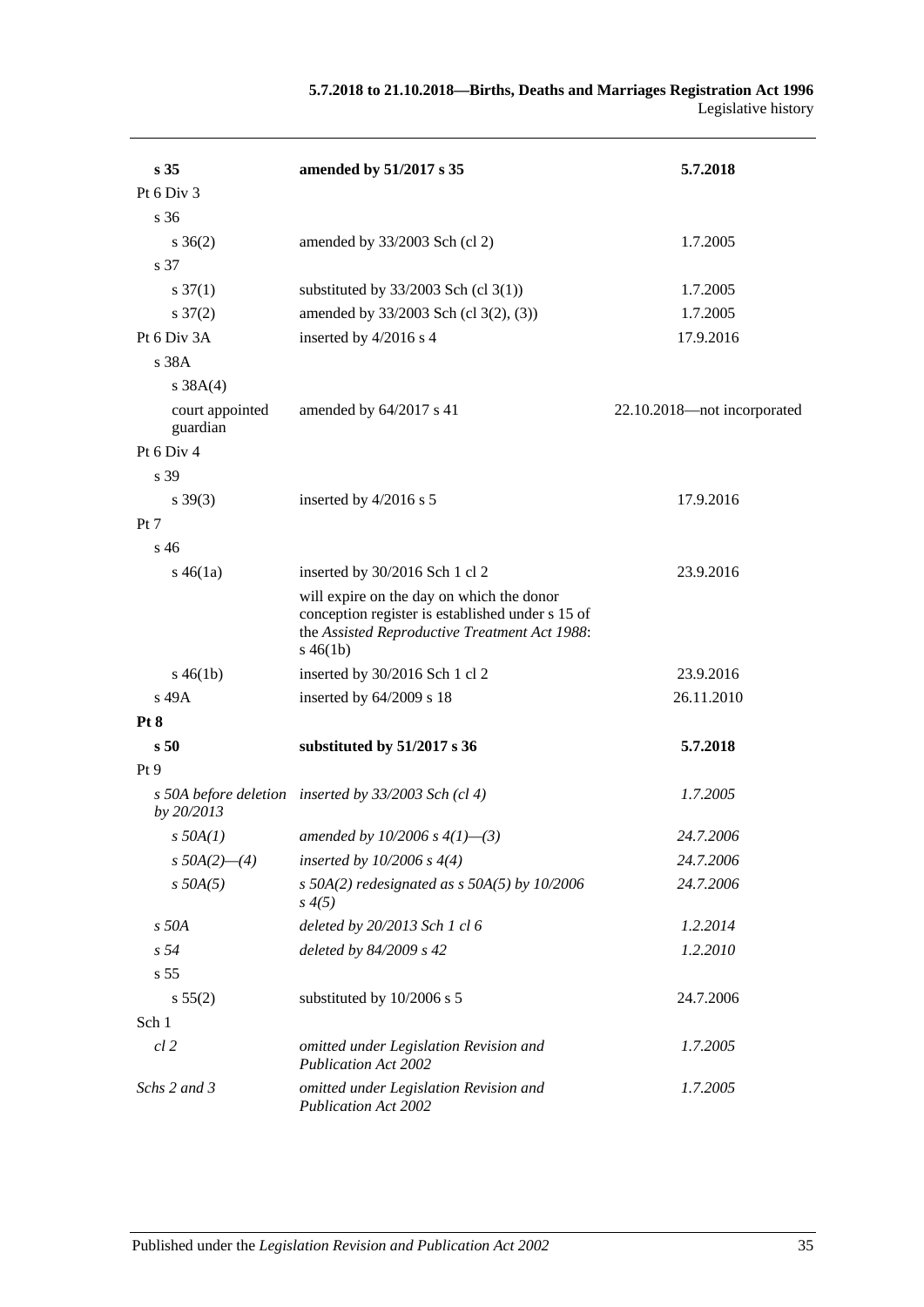# **Transitional etc provisions associated with Act or amendments**

# *Family Relationships (Parentage Presumptions) Amendment Act 2016, Sch 2—Transitional provision*

# **1—Immunity**

Despite a provision of the *[Births, Deaths and Marriages Registration Act](http://www.legislation.sa.gov.au/index.aspx?action=legref&type=act&legtitle=Births%20Deaths%20and%20Marriages%20Registration%20Act%201996) 1996*, no liability attaches to a person for a failure to provide to the Registrar particulars of the person who is the father or co-parent of a child in the case where—

- (a) the child was born before the commencement of this clause; and
- (b) the person is only taken to be father or co-parent of the child by virtue of Part 2A of the *[Family Relationships Act](http://www.legislation.sa.gov.au/index.aspx?action=legref&type=act&legtitle=Family%20Relationships%20Act%201975) 1975* (as amended by this Act).

# *Births, Deaths and Marriages Registration (Gender Identity) Amendment Act 2016, Sch 1*

#### **2—Transitional provision**

Despite the repeal of the *[Sexual Reassignment Act](http://www.legislation.sa.gov.au/index.aspx?action=legref&type=act&legtitle=Sexual%20Reassignment%20Act%201988) 1988*, a recognition certificate issued under that Act in force immediately before the commencement of this clause will continue in force and effect and may be registered under section 9 of that Act as if that section had not been repealed by this Act.

#### *Statutes Amendment (SACAT No 2) Act 2017, Pt 8*

#### **37—Transitional provisions**

- (1) A right to make an application under section 22, 25 or 34, or seek a review under section 50, of the principal Act in existence (but not yet exercised) before the relevant day, will be exercised as if this Part had been in operation before the right arose, so that the relevant proceedings may be commenced before the Tribunal rather than the Magistrates Court.
- (2) Nothing in this section affects any proceedings before the Magistrates Court commenced before the relevant day.
- (3) In this section—

*principal Act* means the *[Births, Deaths and Marriages Registration Act](http://www.legislation.sa.gov.au/index.aspx?action=legref&type=act&legtitle=Births%20Deaths%20and%20Marriages%20Registration%20Act%201996) 1996*;

*relevant day* means the day on which this Part comes into operation;

*Tribunal* means the South Australian Civil and Administrative Tribunal.

# **Historical versions**

1.7.2005 24.7.2006 1.2.2010 1.7.2010 26.11.2010 1.2.2014 1.6.2016